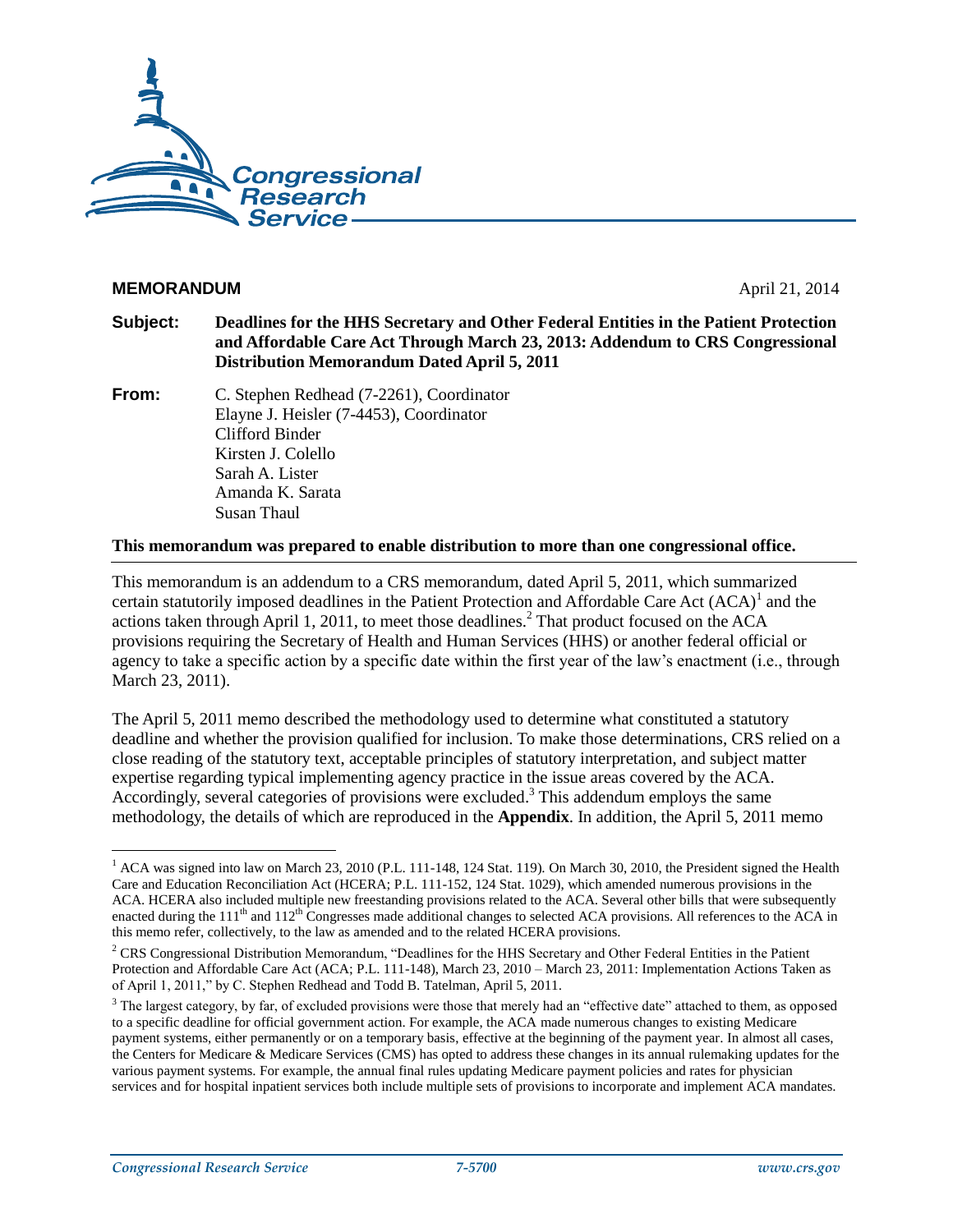also included some analysis of the legal enforceability of statutory deadlines, which also appears in the **[Appendix](#page-17-0)**.

The statutory deadlines discussed in this addendum are presented in three tables. **Table 1** provides updated information on a number of deadlines that were included in the April 5, 2011 memo (i.e., deadlines within the first year of the ACA's enactment, through March 23, 2011). These were deadlines about which we were unable to locate any public information, or for which no, or only partial, implementation action had been taken as of the cut-off date in that memo (i.e., April 1, 2011). **Table 2** summarizes the ACA provisions that require the HHS Secretary or another federal entity to take specific action by a specific date during the second year of enactment (i.e., March 24, 2011, through March 23, 2012). **Table 3** summarizes the provisions in the ACA that require the federal entity to take specific action by a specific date during the third year of enactment (i.e., March 24, 2012, through March 23, 2013).

Each table row entry includes the following information: (1) the deadline; (2) the ACA section number; (3) a brief description of the provision's requirements; and (4) a summary of the actions taken *as of April 15, 2014*. The information on actions taken as of that date is largely, but not exclusively, based on an examination of publicly available sources. In obtaining this information, CRS relied on official federal sources, such as agency websites and the Federal Register.<sup>4</sup> If CRS was unable to find any public information about implementation of an ACA provision using these sources, then this is indicated in the table by the phrase "No public information located." That indication does not necessarily mean that an agency or other federal entity has taken no action towards meeting a deadline. It may be that there has been internal activity, but that CRS was unable to locate any public information about the activity.<sup>5</sup>

#### **Acronyms**

The following laws and federal agencies are referred to in the tables by their acronym:

- Centers for Disease Control and Prevention (CDC)
- Centers for Medicare & Medicaid Services (CMS)
- Community Living Assistance Services and Supports (CLASS) Act
- Food and Drug Administration (FDA)
- Government Accountability Office (GAO)
- Health Insurance Portability and Accountability Act (HIPAA)
- Health Resources and Services Administration (HRSA)
- Indian Health Care Improvement Act (IHCIA)
- Indian Health Service (IHS)

 $\overline{a}$ 

• Public Health Service Act (PHSA)

<sup>&</sup>lt;sup>4</sup> A more comprehensive analysis of federal government actions taken to meet ACA deadlines would require the examination of internal agency documents and interviews with agency officials. Such activities are beyond the scope of this memorandum. However, CRS did rely on personal communication with the IHS Congressional and Legislative Affairs Office for information on implementation of several of the ACA provisions relating to Indian health, with the CMS Office of Legislation, and the with HRSA Office of Legislation.

<sup>5</sup> Note that this addendum supersedes an earlier version, dated June 5, 2013, which was similarly organized and summarized implementation actions taken through May 31, 2013.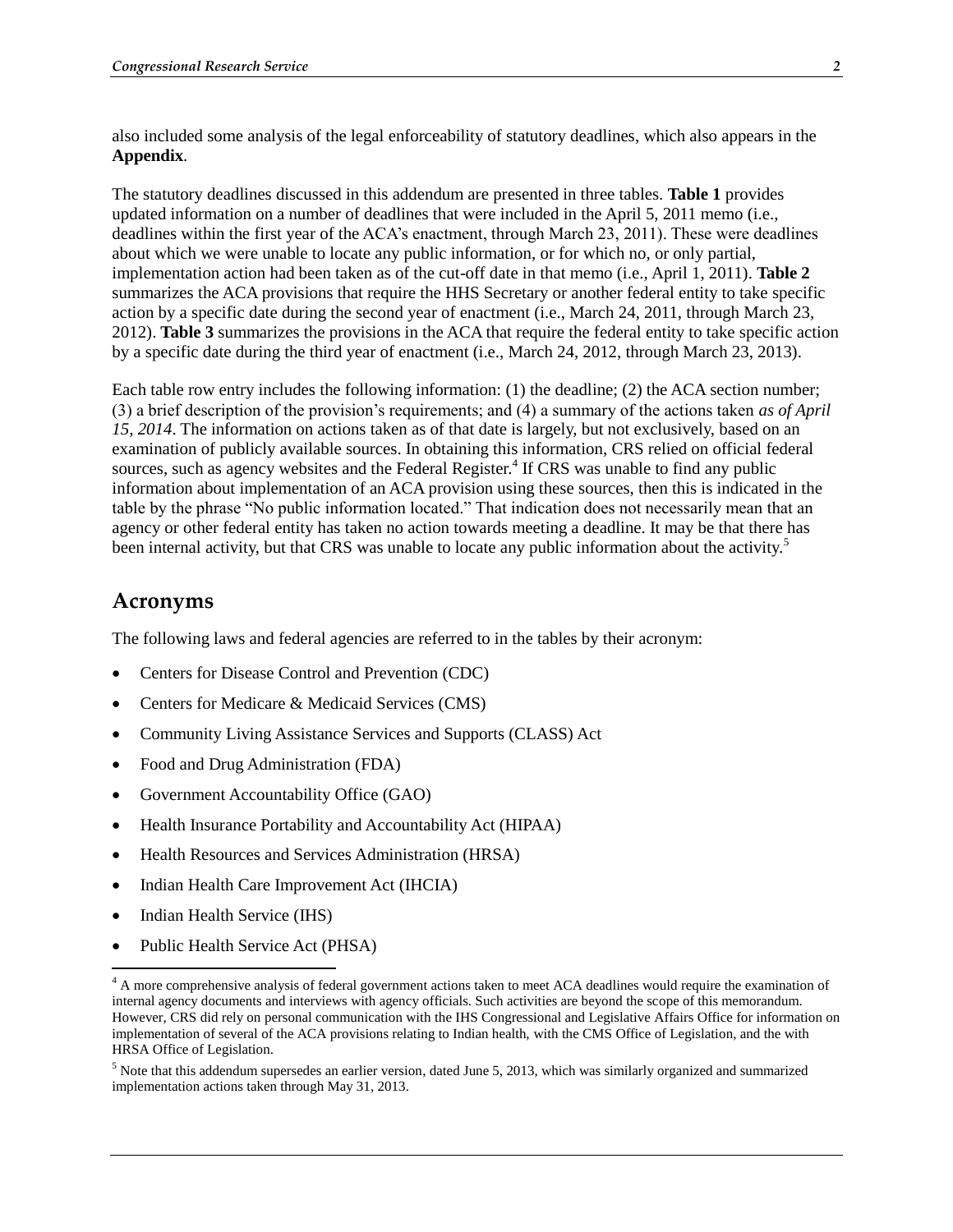## **Table 1. ACA Deadlines in the First Year After Enactment (March 23, 2010 – March 23, 2011)**

Updated Information on Selected Deadlines Included in the CRS Memorandum Dated April 5, 2011

| <b>Deadline</b>   | <b>ACA</b><br><b>Section</b> | <b>Requirements</b>                                                                                                                                                                                                                                                                                                                                                                                                                                                                                                                                                                                                                                                                                                                          | Actions Taken as of April 15, 2014                                                                                                                                                                                                                                                                                                                                                                                                                                                              |
|-------------------|------------------------------|----------------------------------------------------------------------------------------------------------------------------------------------------------------------------------------------------------------------------------------------------------------------------------------------------------------------------------------------------------------------------------------------------------------------------------------------------------------------------------------------------------------------------------------------------------------------------------------------------------------------------------------------------------------------------------------------------------------------------------------------|-------------------------------------------------------------------------------------------------------------------------------------------------------------------------------------------------------------------------------------------------------------------------------------------------------------------------------------------------------------------------------------------------------------------------------------------------------------------------------------------------|
|                   |                              | Title I: Private Health Insurance                                                                                                                                                                                                                                                                                                                                                                                                                                                                                                                                                                                                                                                                                                            |                                                                                                                                                                                                                                                                                                                                                                                                                                                                                                 |
| March 23,<br>2011 | 1001                         | Requires the HHS Secretary, by regulation, to develop<br>standards for use by a group health plan and a health<br>insurance issuer offering group or individual health insurance<br>coverage in compiling and providing an accurate summary of<br>benefits and coverage. Requires the Secretary, in developing<br>such standards, to consult with the National Association of<br>Insurance Commissioners (NAIC), a working group<br>composed of representatives of health insurance-related<br>consumer advocacy organizations, health insurance issuers,<br>health care professionals, patient advocates including those<br>representing individuals with limited English proficiency, and<br>other qualified individuals. [PHSA Sec. 2715] | On February 14, 2012, HHS and the Departments of Labor and the Treasury<br>published jointly the following two documents: (1) "Summary of Benefits and<br>Coverage and Uniform Glossary," Final Rule (77 Federal Register 8668); and (2)<br>"Summary of Benefits and Coverage and Uniform Glossary - Templates,<br>Instructions, and Related Materials," Guidance for Compliance and Notice of<br>Availability of Templates, Instructions, and Related Materials (77 Federal Register<br>8706). |
|                   |                              | Title II: Medicaid, Children's Health Insurance Program (CHIP)                                                                                                                                                                                                                                                                                                                                                                                                                                                                                                                                                                                                                                                                               |                                                                                                                                                                                                                                                                                                                                                                                                                                                                                                 |
| Sept. 19,<br>2010 | 10201(i)                     | Requires the HHS Secretary to promulgate regulations<br>relating to applications for, and renewals of, any Medicaid or<br>CHIP section 1115 demonstration project that has an impact<br>on eligibility, enrollment, benefits, cost-sharing, or financing.                                                                                                                                                                                                                                                                                                                                                                                                                                                                                    | On February 27, 2012, CMS published a final rule, "Medicaid Program; Review and<br>Approval Process for Section 1115 Demonstrations" (77 Federal Register 11678).                                                                                                                                                                                                                                                                                                                               |
|                   |                              | Title III: Medicare, Health Care Quality                                                                                                                                                                                                                                                                                                                                                                                                                                                                                                                                                                                                                                                                                                     |                                                                                                                                                                                                                                                                                                                                                                                                                                                                                                 |
| Dec. 31,<br>2010  | 3012                         | Requires the Interagency Working Group on Health Care<br>Quality, convened by the President and chaired by the HHS<br>Secretary, to submit to Congress, and publish on the<br>Internet, a report on its progress and recommendations.                                                                                                                                                                                                                                                                                                                                                                                                                                                                                                        | The Interagency Working Group on Health Care Quality has been convened,<br>consisting of senior-level officials from 24 federal agencies. The group held its first<br>meeting on March 4, 2011, and meets once a year. No report has been submitted<br>to Congress. See http://www.ahrq.gov/workingforquality/nqs/nqsfactsheet.htm.                                                                                                                                                             |
| an. 1,<br>2011    | 3006(f)                      | Requires the HHS Secretary to develop and submit to<br>Congress a plan that would implement value-based<br>purchasing for ambulatory surgery centers (ASCs).                                                                                                                                                                                                                                                                                                                                                                                                                                                                                                                                                                                 | On April 18, 2011, HHS released "Report to Congress: Medicare Ambulatory<br>Surgical Center Value-Based Purchasing Implementation Plan." See<br>https://www.cms.gov/ASCPayment/downloads/C_ASC_RTC%202011.pdf.                                                                                                                                                                                                                                                                                  |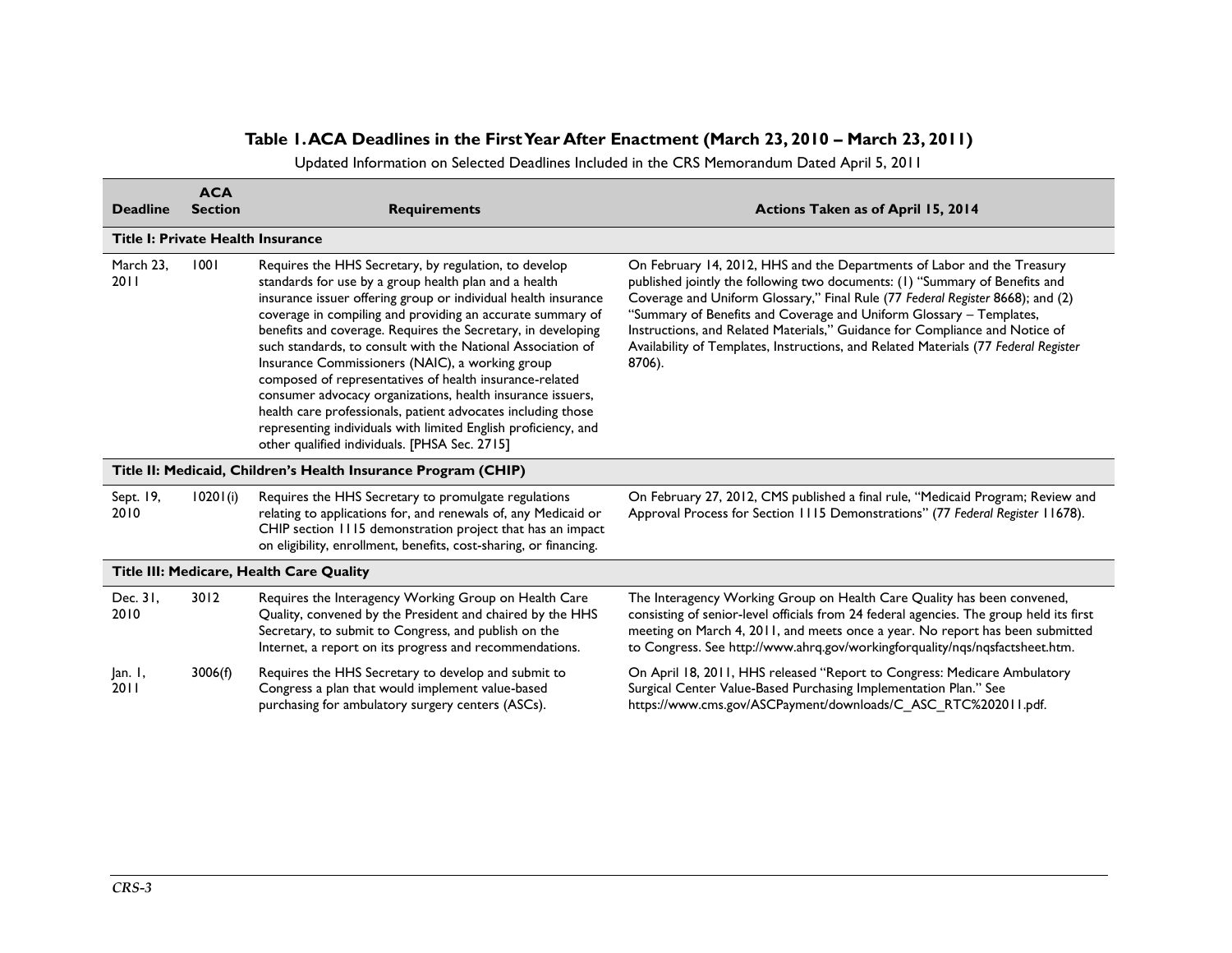| <b>Deadline</b>                                                      | <b>ACA</b><br><b>Section</b> | <b>Requirements</b>                                                                                                                                                                                                                                                                                                                                                                                                                                                                                                                                                                                                                                                                                                                                                                              | Actions Taken as of April 15, 2014                                                                                                                                                                                                                                                                                                                                                                                                                                                                                                                                                                                                                                                                                                                                                                                                                                                                                                                                                                                                                               |
|----------------------------------------------------------------------|------------------------------|--------------------------------------------------------------------------------------------------------------------------------------------------------------------------------------------------------------------------------------------------------------------------------------------------------------------------------------------------------------------------------------------------------------------------------------------------------------------------------------------------------------------------------------------------------------------------------------------------------------------------------------------------------------------------------------------------------------------------------------------------------------------------------------------------|------------------------------------------------------------------------------------------------------------------------------------------------------------------------------------------------------------------------------------------------------------------------------------------------------------------------------------------------------------------------------------------------------------------------------------------------------------------------------------------------------------------------------------------------------------------------------------------------------------------------------------------------------------------------------------------------------------------------------------------------------------------------------------------------------------------------------------------------------------------------------------------------------------------------------------------------------------------------------------------------------------------------------------------------------------------|
| March 23,<br>2011                                                    | 3507                         | Requires the HHS Secretary to submit to Congress a report<br>providing the determination of whether the addition of<br>quantitative summaries of the benefits and risks of<br>prescription drugs would improve health care decision<br>making by clinicians and patients.                                                                                                                                                                                                                                                                                                                                                                                                                                                                                                                        | On March 23, 2011, FDA's Office of Prescription Drug Promotion released<br>"Report to Congress: Implementation of Section 3507 of the Patient Protection and<br>Affordable Care Act of 2010, First Progress Report." The agency indicated that<br>conducting the necessary research and literature reviews and consulting with the<br>appropriate experts would take about three years. FDA subsequently submitted<br>progress reports in May 2012 and July 2013. The 2013 report indicated that FDA<br>had completed its literature review and quantitative study and that data analysis and<br>interpretation of its display page and format studies was ongoing. The agency<br>estimated a winter 2013 submission of its final report to Congress. For current<br>activities, see http://www.fda.gov/aboutfda/centersoffices/<br>officeofmedicalproductsandtobacco/cder/reportsbudgets/ucm369774.htm, and<br>http://www.accessdata.fda.gov/FDATrack/track-proj?program=healthcare-reform&<br>id=ACA-3507-Evaluation-of-Standardized-Risk-Benefit-Information. |
|                                                                      |                              | <b>Title IV: Prevention and Public Health</b>                                                                                                                                                                                                                                                                                                                                                                                                                                                                                                                                                                                                                                                                                                                                                    |                                                                                                                                                                                                                                                                                                                                                                                                                                                                                                                                                                                                                                                                                                                                                                                                                                                                                                                                                                                                                                                                  |
| March 23,<br>2011                                                    | 4001(g)                      | Requires the chairperson of the National Prevention, Health<br>Promotion and Public Health Council to publish a national<br>prevention, health promotion and public health strategy.                                                                                                                                                                                                                                                                                                                                                                                                                                                                                                                                                                                                             | On June 16, 2011, the U.S. Surgeon General and members of the National<br>Prevention Council released "National Prevention Strategy: America's Plan for<br>Better Health and Wellness." See http://www.healthcare.gov/prevention/nphpphc/<br>strategy/report.pdf.                                                                                                                                                                                                                                                                                                                                                                                                                                                                                                                                                                                                                                                                                                                                                                                                |
| <b>Title V: Health Workforce</b>                                     |                              |                                                                                                                                                                                                                                                                                                                                                                                                                                                                                                                                                                                                                                                                                                                                                                                                  |                                                                                                                                                                                                                                                                                                                                                                                                                                                                                                                                                                                                                                                                                                                                                                                                                                                                                                                                                                                                                                                                  |
| April I,<br>2010; May<br>7, 2010;<br>June I,<br>2010; July<br>1,2010 | 5602                         | Requires the HHS Secretary to appoint a negotiated<br>rulemaking committee (pursuant to 5 U.S.C. §§ 561 et seq.)<br>to establish a methodology and criteria for designating<br>medically underserved populations and health professions<br>shortage areas. By May 7, 2010, the Secretary must publish a<br>notice announcing the intent to form such a committee to<br>negotiate and develop a proposed rule. The committee is<br>required to provide a status report to the Secretary by April<br>1, 2010. [Note: This predates the deadline for publication of<br>a notice of intent to form the committee.] A final committee<br>report containing a proposed rule is due by June 1, 2010. The<br>target date for HHS to publish the proposed rule for notice<br>and comment is July 1, 2010. | On May 11, 2010, HRSA published a notice of intent to form the negotiated<br>rulemaking committee (75 Federal Register 26167-26171). The committee members<br>were appointed on July 9, 2010, and the committee began meeting on a monthly<br>basis. The committee submitted a preliminary report to the Secretary on March 17,<br>2011, and released its final report on October 31, 2011. See http://www.hrsa.gov/<br>advisorycommittees/shortage/index.html. The committee failed to reach a<br>consensus; therefore, the HHS Secretary was not required to use the results of its<br>deliberations for the proposed rule. In March 2014, HRSA informed CRS that the<br>proposed rule will be published in the fall of 2014.                                                                                                                                                                                                                                                                                                                                  |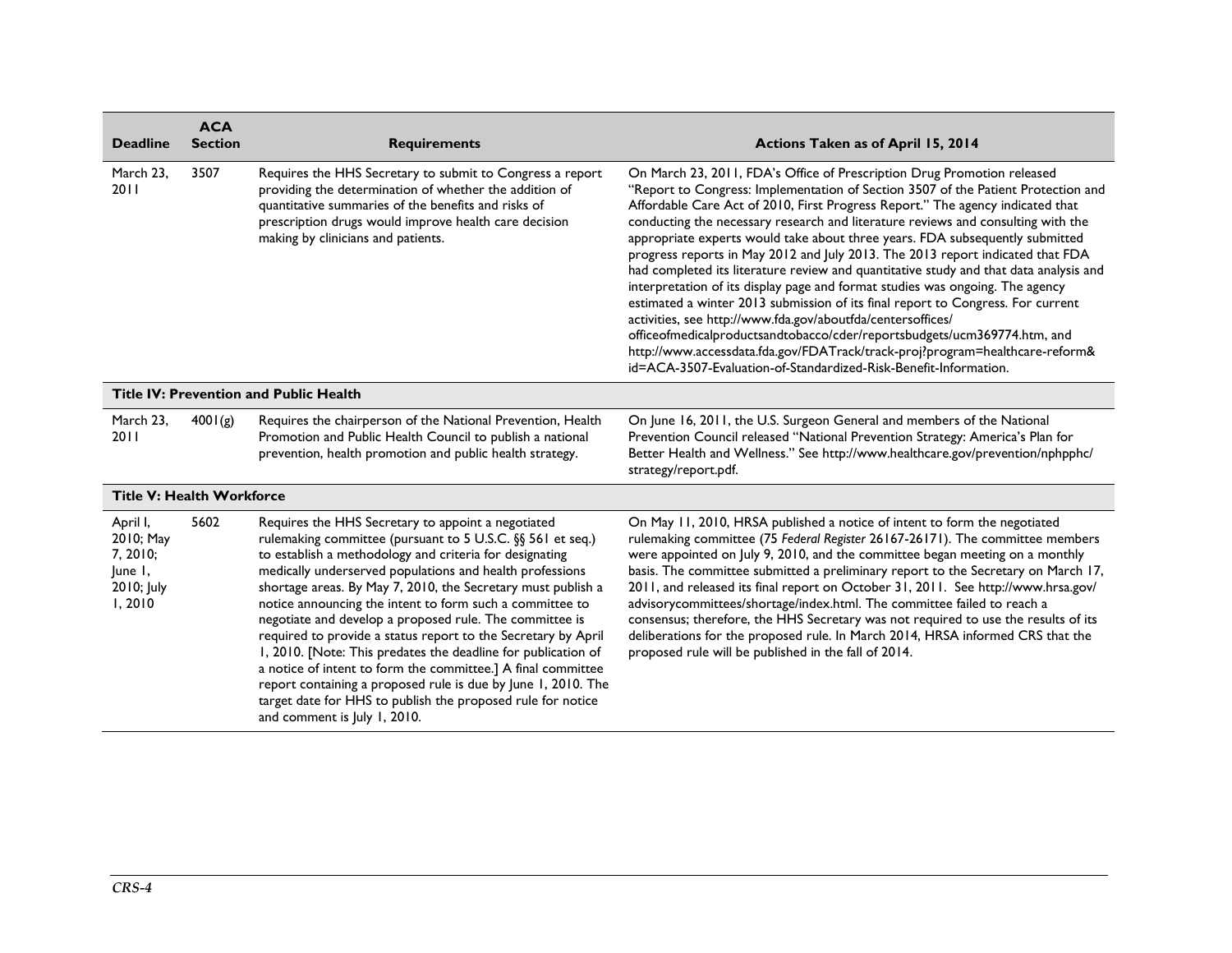| <b>Deadline</b>   | <b>ACA</b><br><b>Section</b> | <b>Requirements</b>                                                                                                                                                                                                                                                                                                                                                                                                                                                                          | Actions Taken as of April 15, 2014                                                                                                                                                                                                                                                                                                                                                                                                                                                                                                                                                                                                          |
|-------------------|------------------------------|----------------------------------------------------------------------------------------------------------------------------------------------------------------------------------------------------------------------------------------------------------------------------------------------------------------------------------------------------------------------------------------------------------------------------------------------------------------------------------------------|---------------------------------------------------------------------------------------------------------------------------------------------------------------------------------------------------------------------------------------------------------------------------------------------------------------------------------------------------------------------------------------------------------------------------------------------------------------------------------------------------------------------------------------------------------------------------------------------------------------------------------------------|
|                   |                              | Titles VII & X: 340B Drug Pricing, Indian Health                                                                                                                                                                                                                                                                                                                                                                                                                                             |                                                                                                                                                                                                                                                                                                                                                                                                                                                                                                                                                                                                                                             |
| Sept. 19,<br>2010 | 7102                         | Requires the HHS Secretary to promulgate regulations<br>regarding the PHSA section 340B drug pricing program to (1)<br>establish and implement an administrative process for the<br>resolution of claims by covered entities that they have been<br>overcharged for drugs purchased under the program, and<br>manufacturers' post-audit claims of violations related to drug<br>rebates or resale; and (2) establish civil monetary penalties<br>(CMPs) for noncompliant drug manufacturers. | On September 20, 2010, HRSA published two Advance Notices of Proposed<br>Rulemaking: (1) 340B Drug Pricing Program Administrative Dispute Resolution<br>Process (75 Federal Register 57233-57235); and (2) 340B Drug Pricing Program<br>Manufacturer Civil Monetary Penalties (75 Federal Register 57230-57232). A final<br>rule has yet to be published. HRSA maintains a website on the 340B drug pricing<br>program at http://www.hrsa.gov/opa/index.html. [Note: HRSA's FY2015 budget<br>request includes a new user fee proposal to provide funding for the 340B drug<br>pricing program, which was significantly expanded under ACA.] |
| June 21,<br>2010  | 10221                        | Requires the HHS Secretary to develop a plan to increase<br>IHS's behavioral health care staff by 500 positions (200 of<br>which will be devoted to child, adolescent and family<br>services) within 5 years of enactment. [IHCIA Sec. 127]                                                                                                                                                                                                                                                  | In August 2011, IHS released "American Indian/Alaska Native Behavioral Health<br>Strategic Plan 2011-2015," which included an implementation plan for developing a<br>skilled and culturally competent behavioral health workforce. See<br>http://www.ihs.gov/behavioral/documents/AIANNationalBHStrategicPlan.pdf. IHS<br>informed CRS that the plan was submitted to the relevant congressional<br>committees.                                                                                                                                                                                                                            |
| March 23,<br>2011 | 10221                        | Requires the HHS Secretary, acting through the IHS, to<br>assess the need for, availability, and cost of inpatient mental<br>health care for Indians. [IHCIA Sec. 181]                                                                                                                                                                                                                                                                                                                       | IHS completed its assessment on March 17, 2011. <sup>a</sup>                                                                                                                                                                                                                                                                                                                                                                                                                                                                                                                                                                                |
| March 23.<br>2011 | 10221                        | Requires the HHS Secretary and the Secretary of the Interior<br>to enter into a Memorandum of Agreement (MOA) regarding<br>mental illness and self-destructive behavior among Indians and<br>strategies for addressing unmet needs. [IHCIA Sec. 181]                                                                                                                                                                                                                                         | In March 2011, HHS and the Department of the Interior amended a 2009 MOA on<br>behavioral health care delivery to incorporate the requirements of the new IHCIA<br>provision. <sup>a</sup>                                                                                                                                                                                                                                                                                                                                                                                                                                                  |
| March 23,<br>2011 | 10221                        | Requires the HHS Secretary to establish protocols, policies,<br>and procedures for IHS programs for victims of domestic or<br>sexual violence. [IHCIA Sec. 181]                                                                                                                                                                                                                                                                                                                              | In March 2011, IHS issued an agency-wide policy on how hospitals should respond<br>to adult and adolescent victims of sexual assault. See http://www.ihs.gov/<br>MedicalPrograms/MCH/V/DV01.cfm. [Note: On Oct. 26, 2011, GAO released<br>report GAO-12-29, "Indian Health Service: Continued Efforts Needed to Help<br>Strengthen Response to Sexual Assaults and Domestic Violence." See<br>http://www.gao.gov/new.items/d1229.pdf.]                                                                                                                                                                                                      |

Source: Prepared by the Congressional Research Service based on (i) the text of the Patient Protection and Affordable Care Act (ACA, P.L. 111-148), as amended; and (ii) publicly available information from official federal sources.

<span id="page-4-0"></span>a. See Letter from Yvette Roubideaux, Director, Indian Health Service, to Tribal Leaders, May 5, 2011, [http://www.npaihb.org/images/resources\\_docs/weeklymailout/2011/may/week2/GM\\_11-057\\_IHS\\_on\\_IHCIA\\_1stYearImplementation.pdf.](http://www.npaihb.org/images/resources_docs/weeklymailout/2011/may/week2/GM_11-057_IHS_on_IHCIA_1stYearImplementation.pdf)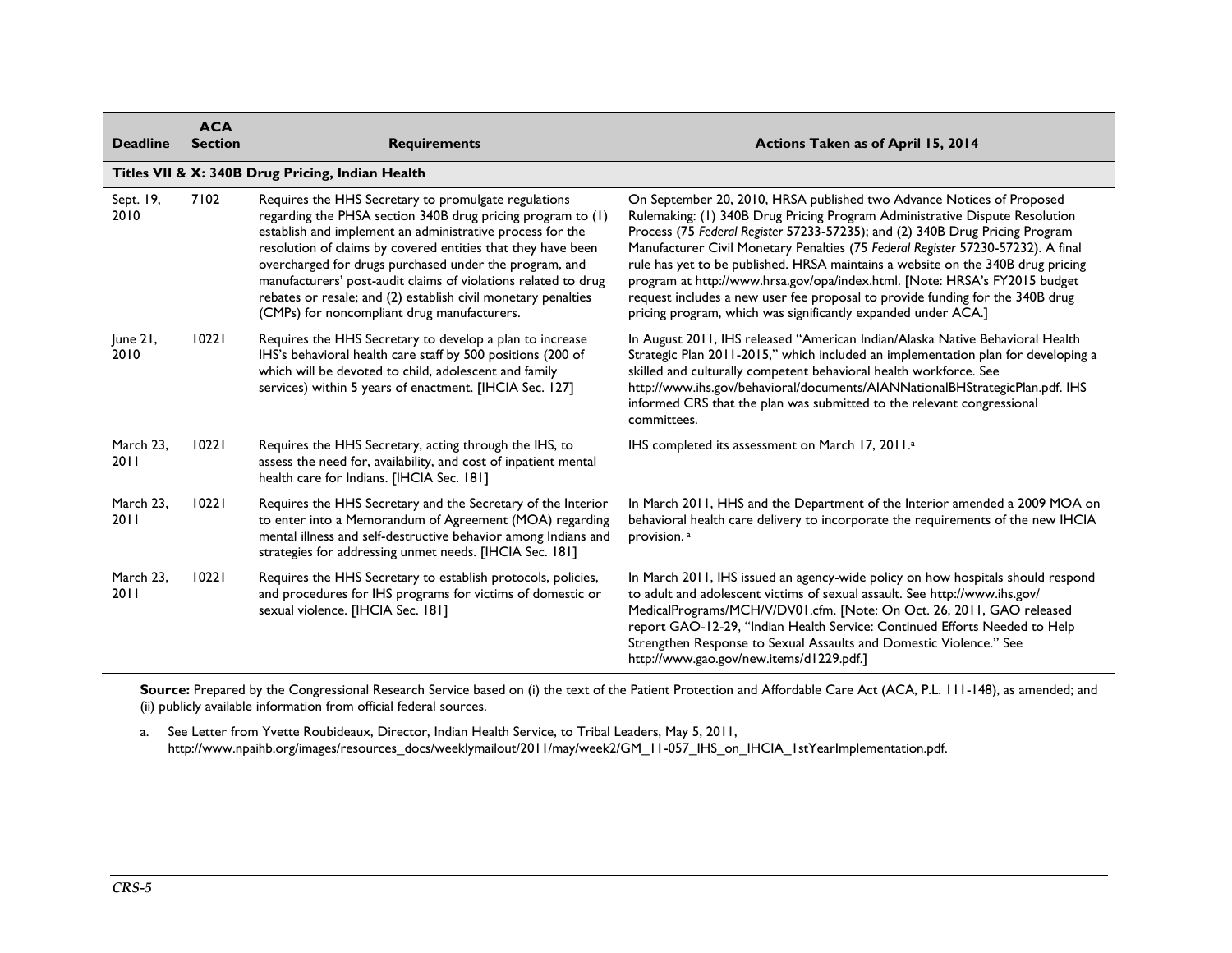## **Table 2. Selected ACA Deadlines in the Second Year After Enactment (March 24, 2011 – March 23, 2012)**

| <b>Deadline</b>                                                | <b>ACA</b><br><b>Section</b> | <b>Requirements</b>                                                                                                                                                                                                                                                                                                                                                                                                        | Actions Taken as of April 15, 2014                                                                                                                                                                                                                                                                                                                                                                                               |  |
|----------------------------------------------------------------|------------------------------|----------------------------------------------------------------------------------------------------------------------------------------------------------------------------------------------------------------------------------------------------------------------------------------------------------------------------------------------------------------------------------------------------------------------------|----------------------------------------------------------------------------------------------------------------------------------------------------------------------------------------------------------------------------------------------------------------------------------------------------------------------------------------------------------------------------------------------------------------------------------|--|
| <b>Title I: Private Health Insurance</b>                       |                              |                                                                                                                                                                                                                                                                                                                                                                                                                            |                                                                                                                                                                                                                                                                                                                                                                                                                                  |  |
| July 1, 2011                                                   | 1104(b)                      | Requires the HHS Secretary to adopt operating rules for<br>the following HIPAA electronic transactions: (i) health care<br>claim status inquiry and response; (ii) health plan eligibility<br>inquiry and response.                                                                                                                                                                                                        | On June 30, 2011, HHS issued an interim final rule, "Administrative Simplification:<br>Adoption of Operating Rules for Eligibility for a Health Plan and Health Care Claim<br>Status Transactions." The rule was published on July 8, 2011 (76 Federal Register<br>40458).                                                                                                                                                       |  |
| Jan. 1, 2012                                                   | 1104(b)                      | Requires the HHS Secretary to adopt a HIPAA electronic<br>transactions standard for electronic funds transfers.                                                                                                                                                                                                                                                                                                            | On January 5, 2012, HHS issued an interim final rule, "Administrative Simplification:<br>Adoption of Standards for Health Care Electronic Funds Transfers (EFT) and<br>Remittance Advice." The rule was published on January 10, 2012 (77 Federal<br>Register 1556).                                                                                                                                                             |  |
| Jan. 1, 2012                                                   | 10109(b)                     | Requires the HHS Secretary to seek input from the<br>National Committee on Vital and Health Statistics (NCVHS)<br>and the Health Information Technology Policy and<br>Standards Committees on whether certain other specified<br>administrative and financial transactions beyond those<br>addressed under HIPAA would benefit from the adoption of<br>standards and operating rules.                                      | On March 2, 2012, NCVHS issued a letter to the HHS Secretary concluding that<br>there are meaningful opportunities for increased efficiencies and simplification<br>through standardization in all the areas specified in ACA Sec. 10109. NCVHS plans<br>to develop a strategy for further action with a timeline by the end of June 2012.<br>See http://www.ncvhs.hhs.gov/120302lt3.pdf. No further public information located. |  |
| March 23,<br>2012                                              | 1001                         | Requires the HHS Secretary to develop requirements for<br>health plans to report on their efforts to improve health<br>outcomes, prevent hospital readmission, ensure patient<br>safety and reduce medical errors, and implement wellness<br>and health promotion activities. Requires the HHS<br>Secretary to promulgate regulations that provide criteria for<br>determining reimbursement structure to improve quality. | No public information located.                                                                                                                                                                                                                                                                                                                                                                                                   |  |
| Title II: Medicaid, Children's Health Insurance Program (CHIP) |                              |                                                                                                                                                                                                                                                                                                                                                                                                                            |                                                                                                                                                                                                                                                                                                                                                                                                                                  |  |
| July 1, 2011                                                   | 2702(a)                      | Requires the HHS Secretary to issue regulations prohibiting<br>federal Medicaid payment for specified health care-acquired<br>conditions.                                                                                                                                                                                                                                                                                  | On June 6, 2011, CMS published a final rule, "Medicaid Program; Payment<br>Adjustment for Provider-Preventable Conditions Including Health Care-Acquired<br>Conditions" (76 Federal Register 32816). The rule took effect on July 1, 2011.                                                                                                                                                                                       |  |
| March 23,<br>2012                                              | 2952(c)                      | Requires the HHS Secretary to submit to Congress a report<br>on the benefits of screening for postpartum depression.                                                                                                                                                                                                                                                                                                       | On March 9, 2012, AHRQ published a systematic review titled "Efficacy and Safety<br>of Screening for Postpartum Depression." See http://effectivehealthcare.ahrq.gov/<br>ehc/products/379/997/PPD Protocol 20120309.pdf. No report has been<br>submitted to Congress.                                                                                                                                                            |  |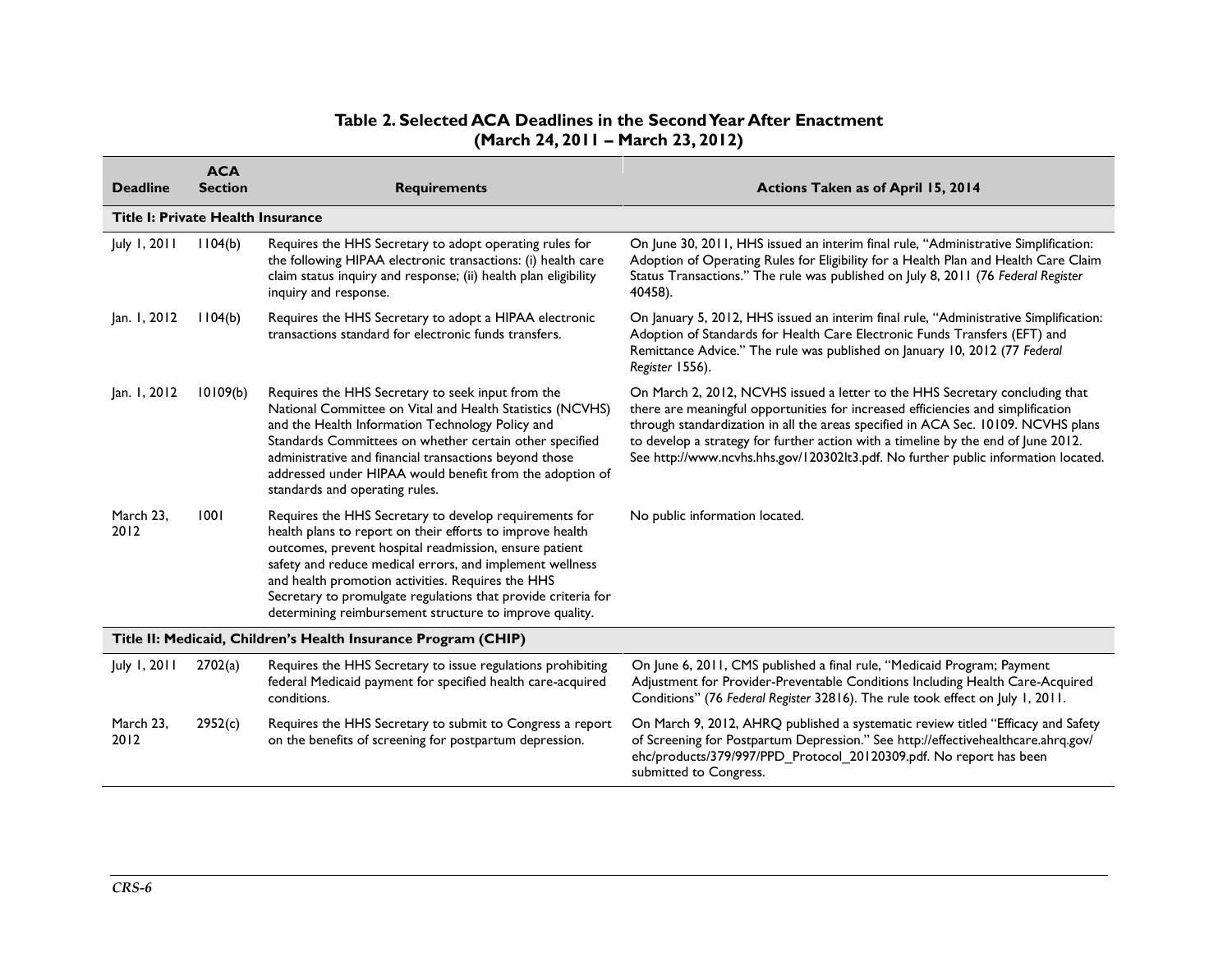| <b>Deadline</b>          | <b>ACA</b><br><b>Section</b> | <b>Requirements</b>                                                                                                                                                                                                                                                                                      | Actions Taken as of April 15, 2014                                                                                                                                                                                                                                                                                                |
|--------------------------|------------------------------|----------------------------------------------------------------------------------------------------------------------------------------------------------------------------------------------------------------------------------------------------------------------------------------------------------|-----------------------------------------------------------------------------------------------------------------------------------------------------------------------------------------------------------------------------------------------------------------------------------------------------------------------------------|
|                          |                              | Title III: Medicare, Health Care Quality                                                                                                                                                                                                                                                                 |                                                                                                                                                                                                                                                                                                                                   |
| June I,<br>2011          | 4204(e)                      | Requires the Comptroller General to submit to Congress a<br>report on Medicare beneficiaries' access to recommended<br>vaccines covered under Part D.                                                                                                                                                    | On December 15, 2011, GAO released report GAO-12-61, "Medicare: Many<br>Factors, Including Administrative Challenges, Affect Access to Part D<br>Vaccinations." See http://www.gao.gov/assets/590/587009.pdf.                                                                                                                     |
| July 1, 2011             | 3113                         | Requires the HHS Secretary to begin a 2-year, \$100 million<br>demonstration under Part B that will make separate<br>payments to labs for complex diagnostic tests provided to<br>Medicare beneficiaries.                                                                                                | On July 5, 2011, CMS published a notice of an opportunity to participate in the<br>demonstration, "Medicare Program; Section 3113: The Treatment of Certain<br>Complex Diagnostic Laboratory Tests Demonstration" (76 Federal Register 39110).<br>See http://www.cms.gov/DemoProjectsEvalRpts/downloads/<br>TCCDLT FactSheet.pdf. |
| July 1, 2011             | 3313(a)                      | Requires the HHS Office of Inspector General (OIG) to<br>submit to Congress an annual report (beginning in 2011) on<br>the extent to which drugs commonly used by dual eligibles<br>are included on Part D drug formularies.                                                                             | On June 3, 2013, the HHS/OIG released the third annual report, "Part D Plans<br>Generally Include Drugs Commonly Used by Dual Eligibles: 2013." See<br>http://oig.hhs.gov/oei/reports/oei-05-13-00090.pdf.                                                                                                                        |
| Oct. I,<br>2011<br>& (b) | 3006(a)                      | Requires the HHS Secretary to submit to Congress plans for<br>implementing a value-based purchasing (VBP) program for<br>Medicare payments to skilled nursing facilities (SNF) and to                                                                                                                    | On March 22, 2012, HHS released its plan to implement a home health agency VBP<br>program. See http://www.cms.gov/Medicare/Medicare-Fee-for-Service-Payment/<br>HomeHealthPPS/downloads/Stage-2-NPRM.pdf.                                                                                                                         |
|                          |                              | home health agencies.                                                                                                                                                                                                                                                                                    | On June 20, 2012, HHS released its plan to implement a SNF VBP program. See<br>http://www.cms.gov/Medicare/Medicare-Fee-for-Service-Payment/SNFPPS/<br>Downloads/SNF-VBP-RTC.pdf.                                                                                                                                                 |
| Oct. I,<br>2011          | 3313(b)                      | Requires the HHS/OIG to submit to Congress a report that<br>compares the prices of drugs covered under Part D with the<br>prices of outpatient drugs covered under state Medicaid<br>plans.                                                                                                              | In August 2011, HHS/OIG released a report, "Higher Rebates for Brand-Name<br>Drugs Result in Lower Costs for Medicaid Compared to Medicare Part D." See<br>http://oig.hhs.gov/oei/reports/oei-03-10-00320.pdf.                                                                                                                    |
| Dec. I,<br>2011          | 3014(b)                      | Requires the HHS Secretary to make publicly available a list<br>of quality and efficiency measures for Medicare payment<br>systems and other health care programs selected by multi-<br>stakeholder groups under the direction of the National<br>Quality Forum (NQF). [See additional deadlines below.] | On December 2, 2011, NQF posted a list of measures on its website. See<br>http://www.qualityforum.org/Setting_Priorities/Partnership/<br>Measure_Applications_Partnership.aspx.                                                                                                                                                   |
| Jan. 1, 2012             | 3008(b)                      | Requires the HHS Secretary to submit to Congress a report<br>with recommendations on expanding Medicare payment<br>adjustments for healthcare acquired conditions beyond<br>inpatient hospital services (required under ACA Sec.<br>3008(a)) to other providers participating in Medicare.               | In December 2012, CMS published a report, "CMS Report to Congress: Assessing<br>the Feasibility of Extending the Hospital Acquired Conditions (HAC) IPPS Payment<br>Policy to Non-IPPS Settings." See http://innovation.cms.gov/Files/x/<br>HospAcquiredConditionsRTC.pdf.                                                        |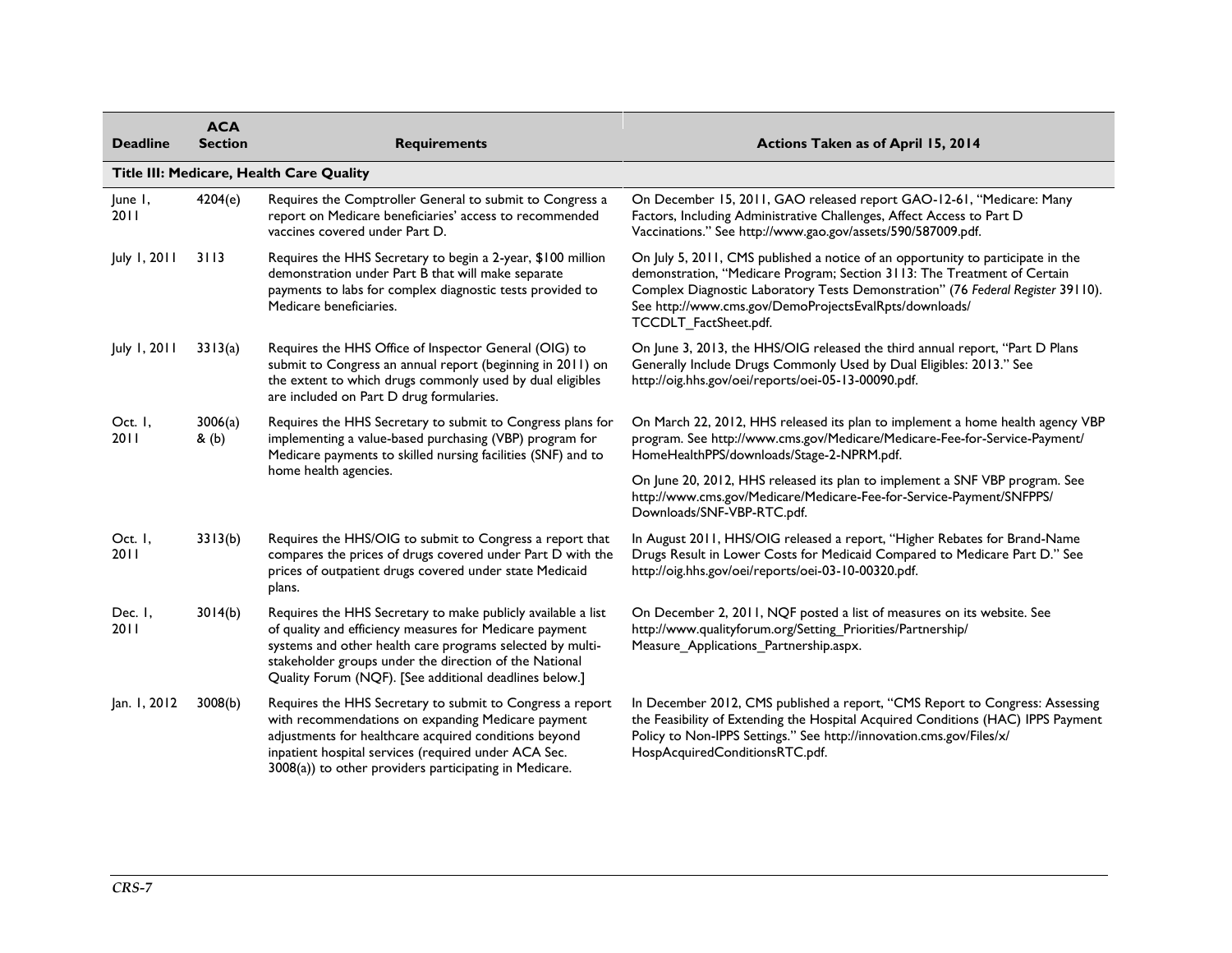| <b>Deadline</b>   | <b>ACA</b><br><b>Section</b> | <b>Requirements</b>                                                                                                                                                                                                                                                                                                                                                                                                                                                                                                                                                                                                                                                                                                                           | Actions Taken as of April 15, 2014                                                                                                                                                                                                                                                                                                                                                                                                                                                                                                                                                                                                                                                                                                                                                                                                                                                                                                                 |
|-------------------|------------------------------|-----------------------------------------------------------------------------------------------------------------------------------------------------------------------------------------------------------------------------------------------------------------------------------------------------------------------------------------------------------------------------------------------------------------------------------------------------------------------------------------------------------------------------------------------------------------------------------------------------------------------------------------------------------------------------------------------------------------------------------------------|----------------------------------------------------------------------------------------------------------------------------------------------------------------------------------------------------------------------------------------------------------------------------------------------------------------------------------------------------------------------------------------------------------------------------------------------------------------------------------------------------------------------------------------------------------------------------------------------------------------------------------------------------------------------------------------------------------------------------------------------------------------------------------------------------------------------------------------------------------------------------------------------------------------------------------------------------|
| Jan. 1, 2012      | 3022                         | Requires the HHS Secretary to establish an integrated care<br>delivery model-the Medicare Shared Savings Program-<br>using Accountable Care Organizations (ACOs). While<br>ACOs can be designed with varying features, most models<br>put primary care physicians at the core, along with other<br>providers, and emphasize simultaneously reducing costs and<br>improving quality. Under the Medicare Shared Savings<br>Program, CMS will contract for ACOs to assume<br>responsibility for improving quality of care provided,<br>coordinating care across providers, and reducing the cost of<br>care Medicare beneficiaries receive. If cost and quality<br>targets are met, ACOs will receive a share of any savings<br>realized by CMS. | CMS's final rule to implement the Medicare Shared Savings Program was published<br>on Nov. 2, 2011 (76 Federal Register 67802). Three additional documents were<br>issued in connection with the shared savings program: (1) a joint CMS and<br>HHS/OIG interim final rule with comment period establishing waivers of the<br>application of the physician self-referral (Stark) law and the federal anti-kickback<br>statute to ACOs (76 Federal Register 67992; Nov. 2, 2011); (2) a joint Federal<br>Trade Commission (FTC) and Department of Justice (DOJ) policy statement<br>regarding the application of federal antitrust laws to ACOs (76 Federal Register<br>67026; Oct. 28, 2011); and (3) an IRS notice summarizing how existing IRS<br>guidance may apply to tax-exempt organizations such as charitable hospitals that<br>participate in ACOs (IRS Notice 2011-20; Apr. 18, 2011). See<br>https://www.cms.gov/sharedsavingsprogram/. |
| Jan. 1, 2012      | 3024                         | Requires the HHS Secretary to implement a 3-year<br>Independence at Home demonstration to test whether<br>home-based care can reduce hospitalization, improve patient<br>care, and lower costs to Medicare.                                                                                                                                                                                                                                                                                                                                                                                                                                                                                                                                   | On April 26, 2012, CMS announced the first 16 organizations that will participate<br>in the Independence at Home demonstration. The demonstration began on June 1,<br>2012, and is scheduled to conclude on May 31, 2015. See<br>http://innovation.cms.gov/initiatives/independence-at-home/.                                                                                                                                                                                                                                                                                                                                                                                                                                                                                                                                                                                                                                                      |
| Feb. I,<br>2012   | 3014(b)                      | Requires NQF to transmit to HHS its first annual review of<br>quality measures being considered for use in federal<br>rulemaking.                                                                                                                                                                                                                                                                                                                                                                                                                                                                                                                                                                                                             | In February 2012, 2013, and 2014, the Measure Applications Partnership (MAP),<br>convened by NQF, published the required pre-rulemaking reports. These reports<br>may be found at https://www.qualityforum.org/Setting_Priorities/Partnership/<br>MAP Final Reports.aspx.                                                                                                                                                                                                                                                                                                                                                                                                                                                                                                                                                                                                                                                                          |
| March I,<br>2012  | 3014(b)                      | Requires the HHS Secretary to make publicly available an<br>assessment of the quality and efficiency impact of the use of<br>endorsed quality measures.                                                                                                                                                                                                                                                                                                                                                                                                                                                                                                                                                                                       | In March 2012, CMS published this information in a report, "National Impact<br>Assessment of Medicare Quality Measures." See https://www.cms.gov/Medicare/<br>Quality-Initiatives-Patient-Assessment-Instruments/QualityMeasures/Downloads/<br>NationalImpactAssessmentofQualityMeasuresFINAL.PDF.                                                                                                                                                                                                                                                                                                                                                                                                                                                                                                                                                                                                                                                 |
| March 23,<br>2012 | 3013(a)                      | Requires the HHS Secretary to develop at least 10 outcome<br>measures for acute and chronic diseases.                                                                                                                                                                                                                                                                                                                                                                                                                                                                                                                                                                                                                                         | CMS informed CRS in October 2013 that the 10 outcome measures for acute and<br>chronic disease have been developed.                                                                                                                                                                                                                                                                                                                                                                                                                                                                                                                                                                                                                                                                                                                                                                                                                                |
| March 23,<br>2012 | 3505(a)                      | Requires the Secretary to submit to Congress a report on<br>the status of grants to, and financial stability of, trauma<br>centers.                                                                                                                                                                                                                                                                                                                                                                                                                                                                                                                                                                                                           | No funding has been appropriated for these grants and, therefore, no report has<br>been submitted.                                                                                                                                                                                                                                                                                                                                                                                                                                                                                                                                                                                                                                                                                                                                                                                                                                                 |
| March 23,<br>2012 | 3508                         | Authorizes the HHS Secretary to fund demonstration<br>projects to integrate quality improvement and patient safety<br>training into clinical education of health professionals, and<br>evaluate such projects. Requires the Secretary, by Mar. 23,<br>2012, to submit to Congress a report on the projects and<br>their evaluation.                                                                                                                                                                                                                                                                                                                                                                                                           | No funding has been appropriated for these grants and, therefore, no report has<br>been submitted.                                                                                                                                                                                                                                                                                                                                                                                                                                                                                                                                                                                                                                                                                                                                                                                                                                                 |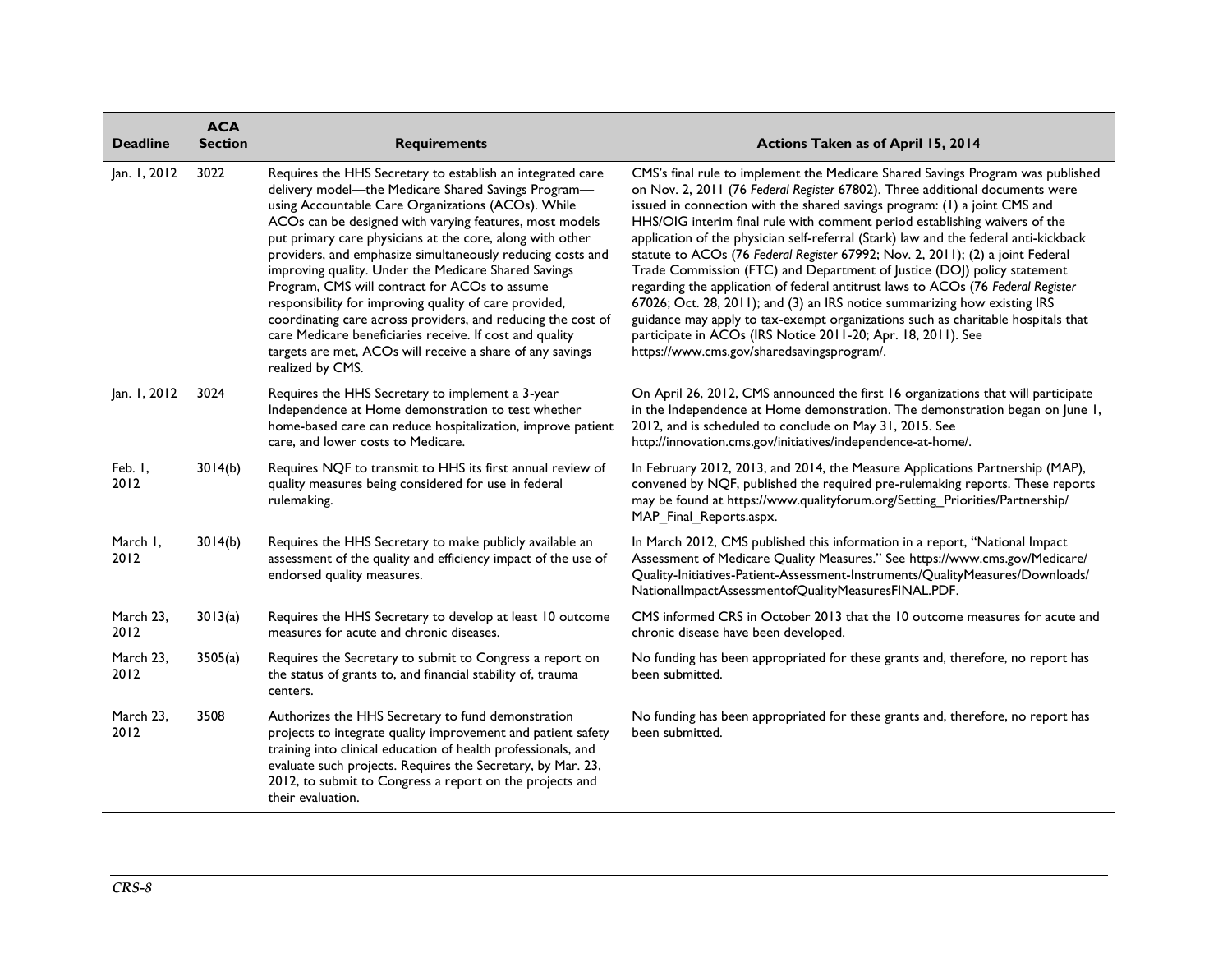| <b>Deadline</b>                  | <b>ACA</b><br><b>Section</b> | <b>Requirements</b>                                                                                                                                                                                                                                                                       | Actions Taken as of April 15, 2014                                                                                                                                                                                                                                                                                                                                                                                                                                      |
|----------------------------------|------------------------------|-------------------------------------------------------------------------------------------------------------------------------------------------------------------------------------------------------------------------------------------------------------------------------------------|-------------------------------------------------------------------------------------------------------------------------------------------------------------------------------------------------------------------------------------------------------------------------------------------------------------------------------------------------------------------------------------------------------------------------------------------------------------------------|
|                                  |                              | Title IV: Prevention and Public Health, Health Disparities                                                                                                                                                                                                                                |                                                                                                                                                                                                                                                                                                                                                                                                                                                                         |
| Sept. 23,<br>2011                | 4302(b)                      | Requires the HHS Secretary to submit to Congress a report<br>evaluating health care disparities data collection under<br>Medicaid and CHIP.                                                                                                                                               | On Sept. 29, 2011, HHS released "Report to Congress: Approaches for Identifying,<br>Collecting, and Evaluating Data on Health Care Disparities in Medicaid and CHIP."<br>See http://www.healthcare.gov/law/resources/reports/disparities09292011a.pdf.                                                                                                                                                                                                                  |
| Sept. 23,<br>20 I I              | 4103                         | Requires the HHS Secretary to make publicly available a<br>health risk assessment model to support Medicare coverage<br>of personalized prevention plan services.                                                                                                                         | CDC's "Interim Guidance for Health Risk Assessments and their Modes of<br>Provision for Medicare Beneficiaries" is available at http://www.cms.gov/<br>coveragegeninfo/downloads/healthriskassessmentsCDCfinal.pdf.                                                                                                                                                                                                                                                     |
| March 23,<br>2012                | 4102(a)                      | Requires the HHS Secretary to implement a 5-year national<br>public education campaign on oral health care prevention<br>and education.                                                                                                                                                   | No funds have been appropriated for the public education campaign, which has not<br>been implemented.                                                                                                                                                                                                                                                                                                                                                                   |
| March 23,<br>2012                | 4203                         | Requires the Architectural and Transportation Barriers<br>Compliance Board (the Access Board), in consultation with<br>FDA, to promulgate standards to ensure that medical<br>diagnostic equipment is accessible to, and usable by,<br>individuals with disabilities.                     | The Access Board published proposed standards on Feb. 9, 2012 (77 Federal<br>Register 6916) then organized an advisory committee to review the comments on<br>the proposal and prepare recommendations for the Board to use in finalizing the<br>standards. The advisory committee submitted its recommendations to the Board<br>on Dec. 6, 2013. For more information, see http://www.access-board.gov/<br>guidelines-and-standards/health-care/about-this-rulemaking. |
| March 23,<br>2012                | 4303                         | Requires CDC to conduct a national survey of employer-<br>based health policies and programs.                                                                                                                                                                                             | CDC is exploring the feasibility of conducting this survey.                                                                                                                                                                                                                                                                                                                                                                                                             |
| March 23,<br>2012                | 10407(d)                     | Requires the HHS Secretary to submit to Congress a report<br>on the appropriate level of diabetes medical education.                                                                                                                                                                      | No public information located.                                                                                                                                                                                                                                                                                                                                                                                                                                          |
| <b>Title V: Health Workforce</b> |                              |                                                                                                                                                                                                                                                                                           |                                                                                                                                                                                                                                                                                                                                                                                                                                                                         |
| April I,<br>2011                 | 5101                         | Requires the National Health Care Workforce Commission<br>to submit to Congress a report containing a review of, and<br>recommendations on, high-priority health care workforce<br>issues.                                                                                                | The 15-member commission was appointed in 2010, but has received no funding<br>and has not produced any reports. See http://www.cq.com/doc/hbnews-3962182?<br>wr=bzR2QWhQbmtjMG1HalczZVVpWTNiZw; and http://www.nytimes.com/<br>2013/02/25/health/health-care-panel-lacking-budget-is-left-waiting.html?_r=1&.                                                                                                                                                          |
| Oct. I,<br>20 I I                | 5101                         | Requires the National Health Care Workforce Commission<br>to submit to Congress a report containing a review of, and<br>recommendations on, national health care workforce<br>priorities, goals, and policies.                                                                            | The 15-member commission was appointed in 2010, but has received no funding<br>and has not produced any reports. See http://www.cq.com/doc/hbnews-3962182?<br>wr=bzR2QWhQbmtjMG1HalczZVVpWTNiZw; and http://www.nytimes.com/<br>2013/02/25/health/health-care-panel-lacking-budget-is-left-waiting.html?_r=1&.                                                                                                                                                          |
| Sept. 23,<br>2011                | 5507(a)                      | Requires the HHS Secretary to award 3-year demonstration<br>grants to states for developing core training competencies<br>and certification programs for personal or home care aides.<br>ACA appropriated a total of \$15 million for the grant<br>program over the period FY2010-FY2012. | HRSA awarded Personal and Home Care Aide State Training (PHCAST) grants in<br>FY2010-FY2012. See http://bhpr.hrsa.gov/nursing/grants/phcast.html.                                                                                                                                                                                                                                                                                                                       |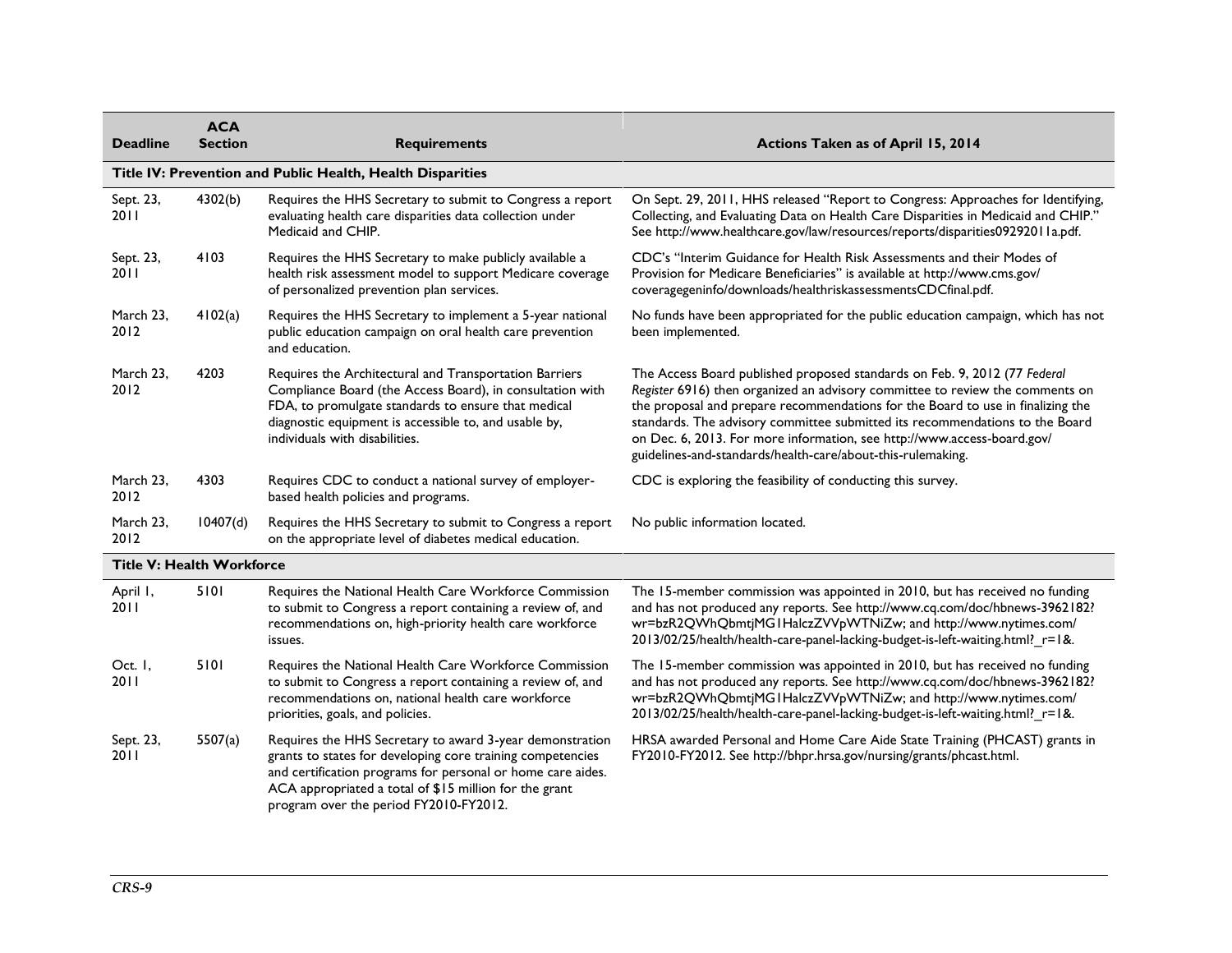| <b>Deadline</b>   | <b>ACA</b><br><b>Section</b> | <b>Requirements</b>                                                                                                                                                                                                                                                                                                                                                                                                                                                                                                                           | Actions Taken as of April 15, 2014                                                                                                                                                                      |
|-------------------|------------------------------|-----------------------------------------------------------------------------------------------------------------------------------------------------------------------------------------------------------------------------------------------------------------------------------------------------------------------------------------------------------------------------------------------------------------------------------------------------------------------------------------------------------------------------------------------|---------------------------------------------------------------------------------------------------------------------------------------------------------------------------------------------------------|
| July 1, 2011      | 5503(a)<br>$&$ (b)           | Requires the HHS Secretary to reduce the residency caps of<br>hospitals with unused residency positions for the purpose of<br>making graduate medical education (GME) payments under<br>Medicare. Further requires the Secretary to redistribute<br>these unused positions, based on a specified formula. Direct<br>GME and indirect medical education (IME) payments for the<br>redistributed residency positions are to be made on the<br>same basis as the payments for existing residency positions.<br>Effective beginning July 1, 2011. | On Nov, 24, 2010, CMS published final rules for various Medicare hospital<br>payment systems for 2011, which included the GME payment changes pursuant to<br>ACA Sec. 5503 (75 Federal Register 72147). |
| July 1, 2011      | 5602                         | Requires the HHS Secretary to publish a final rule<br>(incorporating public comment on an earlier interim final<br>rule) on a comprehensive methodology and criteria for<br>designating medically underserved populations and health<br>professions shortage areas.                                                                                                                                                                                                                                                                           | A final rule has yet to be published. See the entry for ACA Sec. 5602 in Table I<br>for the status of other HHS actions taken towards meeting this regulatory<br>deadline.                              |
| March 23,<br>2012 | 5304                         | Requires the HHS Secretary to establish an alternative<br>dental care providers demonstration project.                                                                                                                                                                                                                                                                                                                                                                                                                                        | The FY2011, FY2012, FY2013, and FY2014 Labor-HHS-Education appropriations<br>acts all prohibited funding the demonstration.                                                                             |
| March 23,<br>2012 | 5507(a)                      | Requires the HHS Secretary to submit to Congress a report<br>on initial implementation of the home health aide<br>demonstration project.                                                                                                                                                                                                                                                                                                                                                                                                      | HHS submitted a report to the relevant congressional committees in January 2012.<br>See http://bhpr.hrsa.gov/nursing/grants/phcastimplementationreport.pdf.                                             |
|                   |                              | Title VI: Elder Justice, Transparency and Program Integrity                                                                                                                                                                                                                                                                                                                                                                                                                                                                                   |                                                                                                                                                                                                         |
| Sept. 23,<br>2011 | 6703(a)                      | Requires the Advisory Board on Elder Abuse, Neglect, and<br>Exploitation to prepare and submit to the Elder Justice<br>Coordinating Council and to Congress a report containing<br>information on the status of federal, state, and local public<br>and private elder justice activities and recommendations on<br>elder justice programs, research, and enforcement, among<br>other things.                                                                                                                                                  | On July 14, 2010, HHS published a notice establishing the Advisory Board (75<br>Federal Register 40838), but the Board has received no funding and has not<br>submitted a report.                       |
| Sept. 23,<br>2011 | 6703(c)                      | Requires the HHS Secretary to submit to the Elder Justice<br>Coordinating Council and to Congress a report containing<br>the findings and recommendations of a study on establishing<br>a national nurse aide registry.                                                                                                                                                                                                                                                                                                                       | No public information located.                                                                                                                                                                          |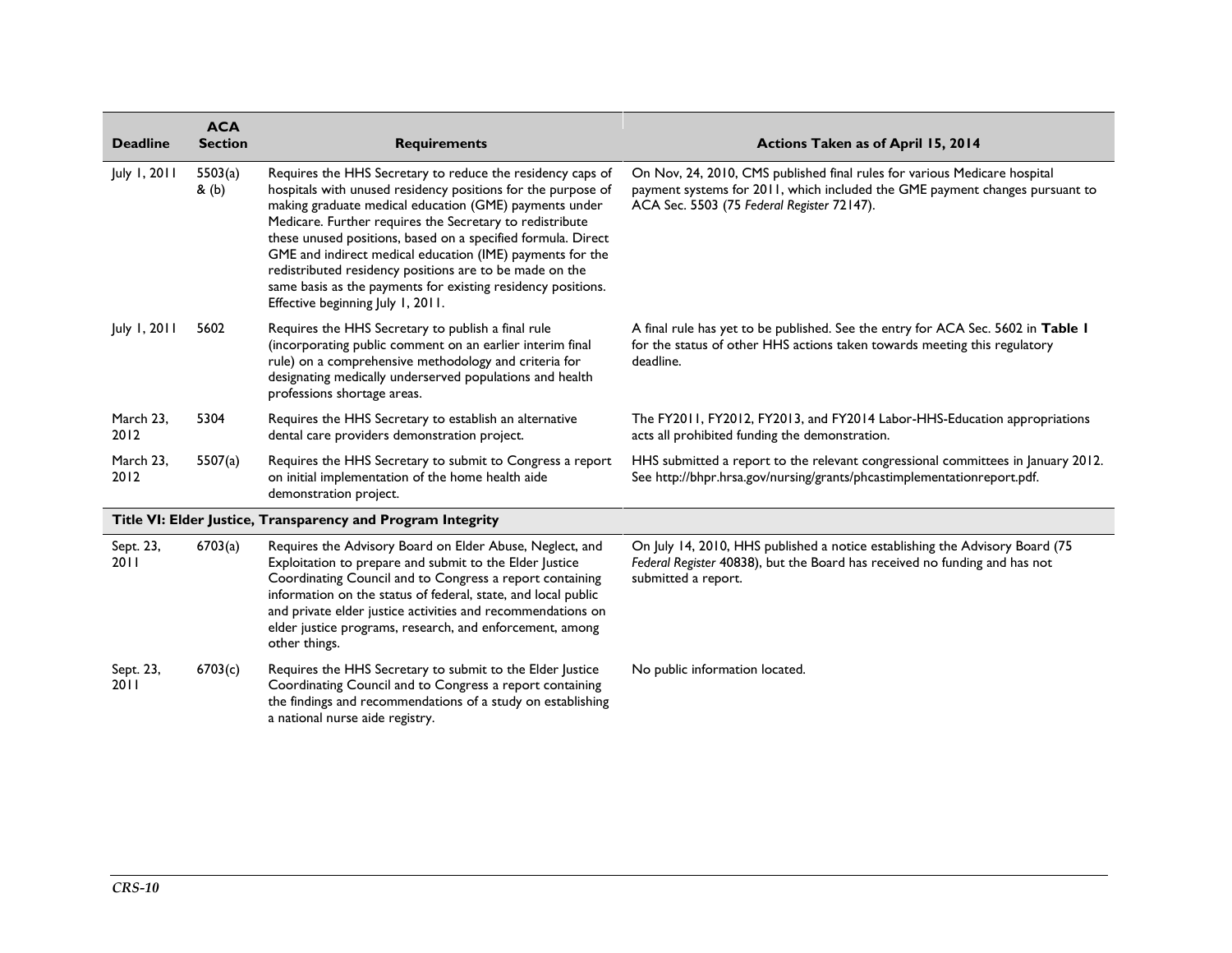| <b>Deadline</b>   | <b>ACA</b><br><b>Section</b> | <b>Requirements</b>                                                                                                                                                                                   | Actions Taken as of April 15, 2014                                                                                                                                                                                                                                                                                                                                                                                                                                                                                                                                                                                                                                                                                                                                                                                                                                     |
|-------------------|------------------------------|-------------------------------------------------------------------------------------------------------------------------------------------------------------------------------------------------------|------------------------------------------------------------------------------------------------------------------------------------------------------------------------------------------------------------------------------------------------------------------------------------------------------------------------------------------------------------------------------------------------------------------------------------------------------------------------------------------------------------------------------------------------------------------------------------------------------------------------------------------------------------------------------------------------------------------------------------------------------------------------------------------------------------------------------------------------------------------------|
| March 23,<br>2012 | 6703(a)                      | Requires the Elder Justice Coordinating Council to submit<br>to Congress a report on the Council's activities with<br>recommendations for legislation, model laws, or other<br>action as appropriate. | On Oct. 11, 2012, the HHS Secretary convened the inaugural meeting of the Elder<br>Justice Coordinating Council (EJCC). The Council is a permanent group,<br>anticipated to meet twice a year, and is supported by the Elder Justice Interagency<br>Working Group (EJWG). Since the inaugural meeting, the Council has convened<br>two times, on May 13, 2013 and Sept. 24, 2013. During these meetings EJWG<br>members presented proposals for federal action and a summary of steps for<br>federal involvement in the prevention, detection, and prosecution of elder abuse.<br>In addition, the EJWG has coordinated a report of federal activities in elder justice<br>since 2010. For a copy of the report, a list of EJCC members, and more<br>information on EJCC meetings and proposals, see http://www.aoa.gov/<br>AoA programs/Elder Rights/EJCC/Index.aspx. |
| Mar. 23,<br>2012  | 6101(a)                      | Requires the HHS Secretary to promulgate final regulations<br>on required disclosure of ownership and other information<br>by nursing facilities.                                                     | On May 6, 2011, CMS published the FY2012 Skilled Nursing Facility (SNF)<br>reimbursement update proposed rule (76 Federal Register 26364), which included a<br>discussion of the agency's proposals for implementing ACA Sec. 6101(a) and<br>requested comments. On Aug. 8, 2011, CMS published the FY2012 SNF final rule<br>(76 Federal Register 48486), in which it indicated that the proposed changes to<br>implement ACA Sec. 6101 would be issued at a later, but unspecified, date. No<br>additional public information on the implementation of 6101(a) has been located.                                                                                                                                                                                                                                                                                      |
|                   |                              |                                                                                                                                                                                                       | The HHS/OIG has indicated that it is reviewing SNF ownership disclosure<br>information and state and federal processes for verifying this information. See<br>FY2013 HHS/OIG work plan at http://oig.hhs.gov/reports-and-publications/<br>archives/workplan/2013/Work-Plan-2013.pdf.                                                                                                                                                                                                                                                                                                                                                                                                                                                                                                                                                                                   |
| Mar. 23,<br>2012  | 6102                         | Requires the HHS Secretary in collaboration with the OIG<br>to promulgate regulations for an effective compliance and<br>ethics program at nursing facilities.                                        | Regulations implementing ACA Sec. 6102 have yet to be issued; however, prior to<br>ACA's enactment nursing facilities were required to have an effective compliance<br>program in place. The HHS/OIG has published guidance on implementation of<br>compliance and ethics programs that are effective until new regulations are issued.<br>See 73 Federal Register 56832, Sept. 30, 2008, "OIG Supplemental Compliance<br>Program Guidance for Nursing Facilities," http://www.gpo.gov/fdsys/pkg/FR-2008-<br>09-30/pdf/E8-22796.pdf.                                                                                                                                                                                                                                                                                                                                   |
| Mar. 23,<br>2012  | 6102                         | Requires the HHS Secretary to establish and implement a<br>Quality Assurance and Performance Improvement (QAPI)<br>program for nursing homes.                                                         | CMS has not yet published a proposed rule to implement a QAPI program for<br>nursing homes and other long-term care facilities. The agency maintains a nursing<br>home QAPI website at http://cms.gov/Medicare/Provider-Enrollment-and-<br>Certification/QAPI/NHQAPI.html.                                                                                                                                                                                                                                                                                                                                                                                                                                                                                                                                                                                             |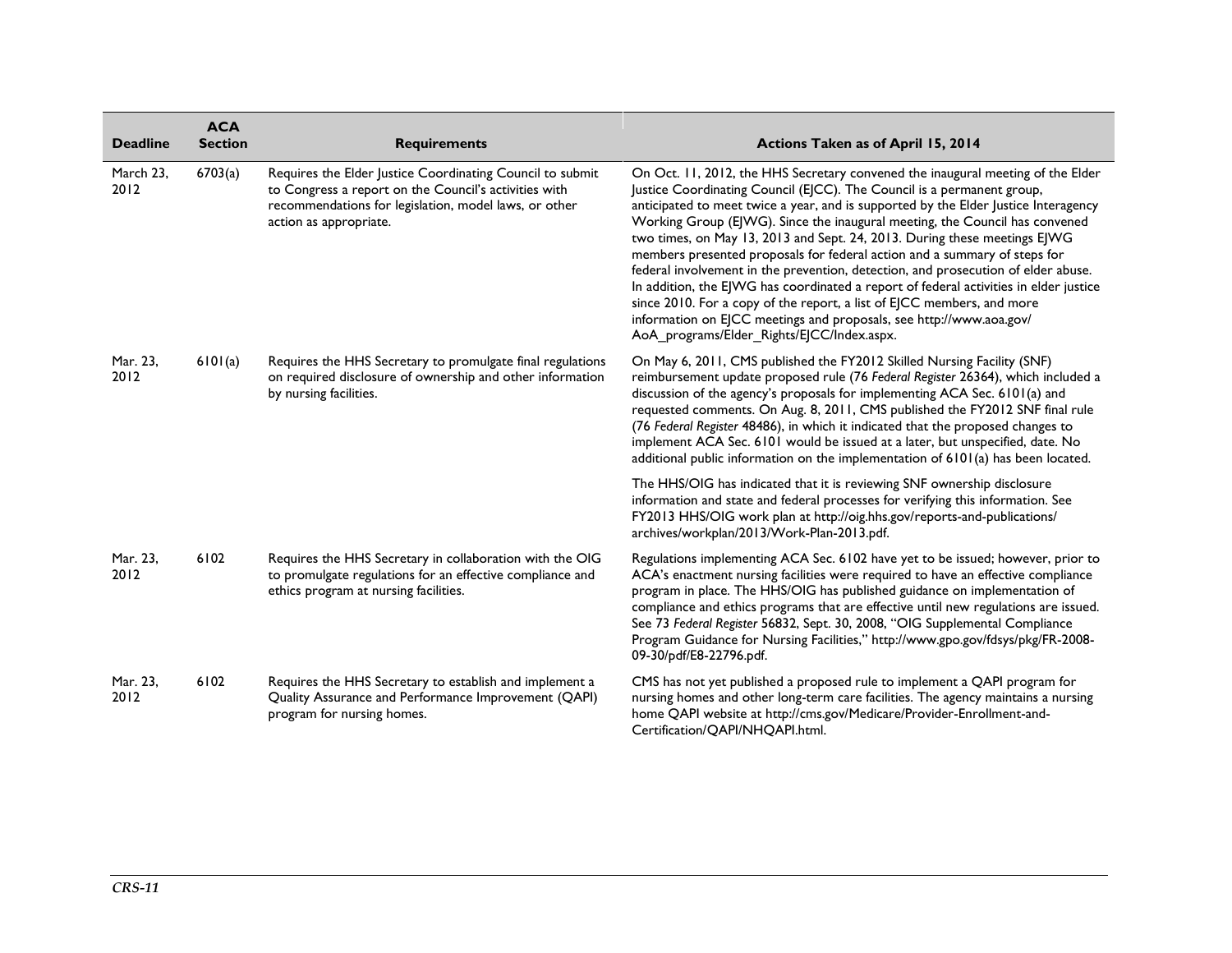| <b>Deadline</b>     | <b>ACA</b><br><b>Section</b> | <b>Requirements</b>                                                                                                                                                                                                                                                                                                                             | Actions Taken as of April 15, 2014                                                                                                                                                                                                                                                                                                                                                                               |
|---------------------|------------------------------|-------------------------------------------------------------------------------------------------------------------------------------------------------------------------------------------------------------------------------------------------------------------------------------------------------------------------------------------------|------------------------------------------------------------------------------------------------------------------------------------------------------------------------------------------------------------------------------------------------------------------------------------------------------------------------------------------------------------------------------------------------------------------|
| Mar. 23,<br>2012    | 6107                         | Requires GAO to submit a report to Congress on the Five-<br>Star Quality Rating System for nursing facilities.                                                                                                                                                                                                                                  | On Mar. 23, 2012, GAO published a report (GAO-12-390), "Nursing Homes: CMS<br>Needs Milestones and Timelines to Ensure Goals for the Five-Star Quality Rating<br>System Are Met." See http://www.gao.gov/assets/590/589563.pdf.                                                                                                                                                                                  |
|                     |                              |                                                                                                                                                                                                                                                                                                                                                 | GAO's report examined (1) how CMS developed and implemented the Five-Star<br>System and what key methodological decisions were made during development, (2)<br>the circumstances under which CMS considered modifying the Five-Star System,<br>and (3) the extent to which CMS established plans to help ensure it achieves the<br>Five-Star System goals.                                                       |
|                     |                              | Titles VII, VIII & X: 340B Drug Pricing, CLASS Act, Indian Health                                                                                                                                                                                                                                                                               |                                                                                                                                                                                                                                                                                                                                                                                                                  |
| Sept. 23,<br>2011   | 7103(a)                      | Requires the Comptroller General to submit to Congress a<br>report on whether the 340B program should be expanded,<br>whether mandatory 340B sales of certain products could<br>hinder patients' access to those therapies through any<br>provider, and whether 340B income is being used by<br>covered entities to further program objectives. | On Sept. 23, 2011, GAO released report GAO-11-836, "Drug Pricing:<br>Manufacture Discounts in the 340B Program Offer Benefits, but Federal Oversight<br>Needs Improvement." See http://www.gao.gov/new.items/d11836.pdf.                                                                                                                                                                                         |
| Jan. 1, 2012        | 8002(a)                      | Requires the HHS Secretary to establish an eligibility<br>assessment system for individuals who apply to receive<br>benefits under the CLASS Act.                                                                                                                                                                                               | On Jan. 3, 2013, President Obama signed the American Taxpayer Relief Act of<br>2012 (ATRA, P.L. 112-240). Among its provisions, ATRA repealed the CLASS Act<br>and made several conforming statutory changes to the Medicaid statute. ATRA<br>also repealed ACA's annual appropriation (FY2011-FY2015) to the National<br>Clearinghouse for Long Term Care Information and rescinded the unobligated<br>balance. |
| Jan. 15,<br>2012    | 7002(f)                      | Requires the HHS Secretary to transmit to Congress its<br>plans for establishing an abbreviated licensure pathway for<br>biological products that are demonstrated to be biosimilar<br>to or interchangeable with an FDA-licensed biological<br>product.                                                                                        | On Feb. 15, 2012, FDA published three draft guidance documents on key scientific<br>and regulatory factors involved in submitting applications for approval of biosimilar<br>products (77 Federal Register 8883, 8884, 8885). See http://www.fda.gov/Drugs/<br>DevelopmentApprovalProcess/HowDrugsareDevelopedandApproved/<br>ApprovalApplications/TherapeuticBiologicApplications/Biosimilars/default.htm.      |
| Sept. 23,<br>20 I I | 10221                        | Requires the HHS Secretary to submit a report to Congress<br>on protocols, policies, procedures, and other programs for<br>victims of domestic or sexual violence. [IHCIA Sec. 181]                                                                                                                                                             | IHS informed CRS on Apr. 15, 2014, that the report is completed and is in the IHS<br>clearance process.                                                                                                                                                                                                                                                                                                          |
| Sept. 23,<br>2011   | 10221                        | Requires the HHS Secretary to submit a report describing<br>the specified elements of the prescription drug monitoring<br>program. [IHCIA Sec. 196]                                                                                                                                                                                             | IHS informed CRS on Apr. 15, 2014, that the report is completed and is in the IHS<br>clearance process.                                                                                                                                                                                                                                                                                                          |
| Sept. 23,<br>2011   | 10221                        | Requires the Attorney General (AG) to submit a report to<br>Congress describing certain factors regarding the AG's<br>responsibility related to prescription drug abuse in Indian<br>communities. [IHCIA Sec. 196]                                                                                                                              | In Oct. 2011, the Department of Justice released "Indian Health Care<br>Improvement Act, Report Required by 25 U.S.C. 1680q(b)(2)." See<br>http://www.justice.gov/tribal/docs/ihia-pdmp-rpt-to-congress.pdf.                                                                                                                                                                                                     |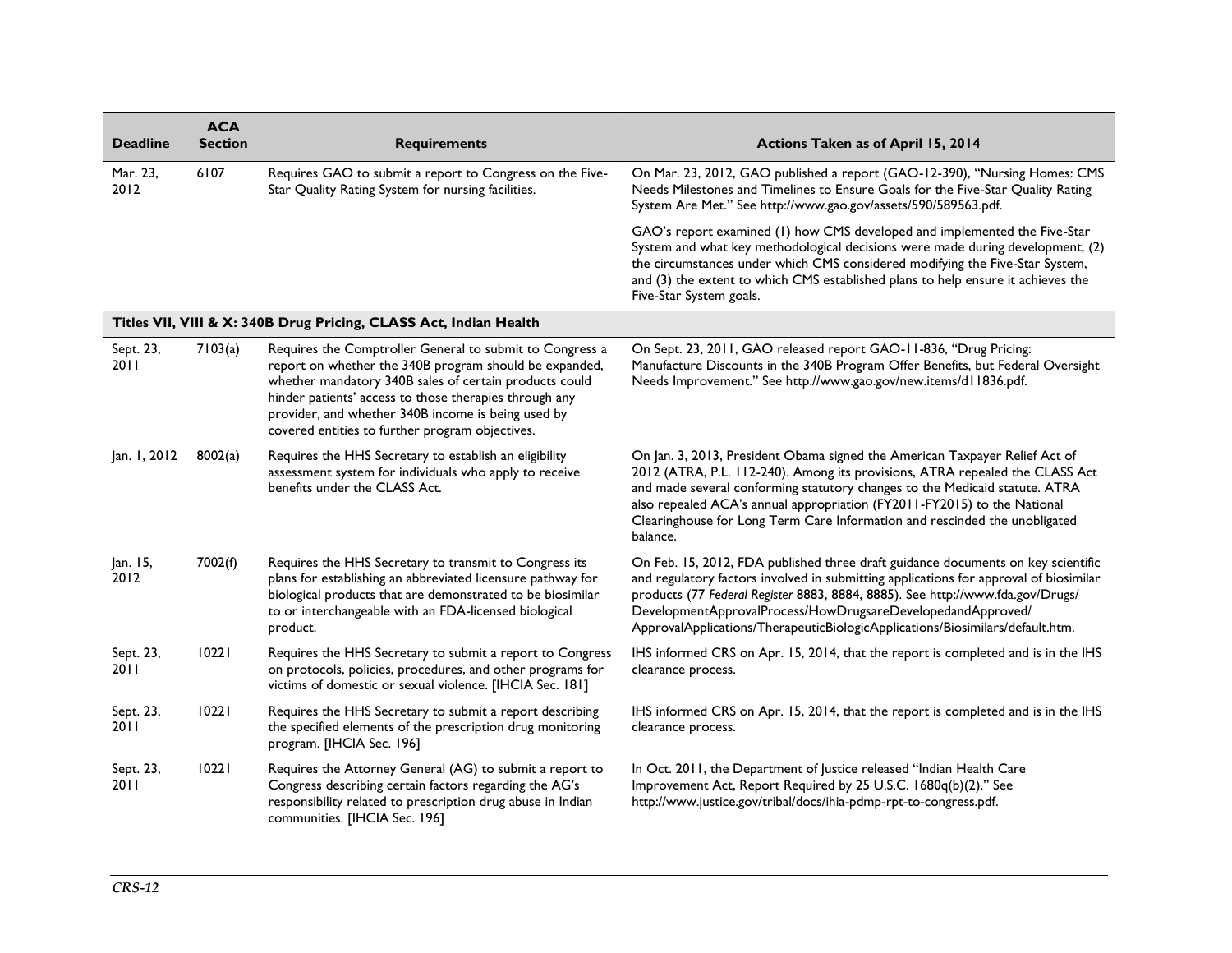| <b>Deadline</b>   | <b>ACA</b><br><b>Section</b> | <b>Requirements</b>                                                                                                                                                                                                                                                                                                                                                                                                                                                                                                                                                                                 | Actions Taken as of April 15, 2014                                                                                                                                                                                                                                                                                                                                                                                                                                                                                                                                                                                                                                                                                                               |
|-------------------|------------------------------|-----------------------------------------------------------------------------------------------------------------------------------------------------------------------------------------------------------------------------------------------------------------------------------------------------------------------------------------------------------------------------------------------------------------------------------------------------------------------------------------------------------------------------------------------------------------------------------------------------|--------------------------------------------------------------------------------------------------------------------------------------------------------------------------------------------------------------------------------------------------------------------------------------------------------------------------------------------------------------------------------------------------------------------------------------------------------------------------------------------------------------------------------------------------------------------------------------------------------------------------------------------------------------------------------------------------------------------------------------------------|
| Sept. 23,<br>2011 | 10221                        | Requires the HHS Secretary to submit a report to Congress<br>describing disease and injury prevention activities by IHS and<br>other federal agencies. [IHCIA Sec. 198]                                                                                                                                                                                                                                                                                                                                                                                                                             | IHS informed CRS on Apr. 15, 2014, that the report is completed and is in the IHS<br>clearance process.                                                                                                                                                                                                                                                                                                                                                                                                                                                                                                                                                                                                                                          |
| Sept. 23,<br>2011 | 10221                        | Requires GAO to submit a report to Congress containing<br>the results and recommendations resulting from a study<br>evaluating the effectiveness of the coordination of health<br>care services provided to Indians either through Medicare,<br>Medicaid, or CHIP, with those provided by IHS, with funding<br>from state or local governments or Indian tribes. [IHCIA<br>Sec. 199]                                                                                                                                                                                                                | On September 5, 2013, GAO released report 13-553, "Indian Health Service: Most<br>American Indians and Alaska Natives Potentially Eligible for Expanded Health<br>Coverage, but Action Needed to Increase Enrollment." See http://www.gao.gov/<br>products/GAO-13-553.                                                                                                                                                                                                                                                                                                                                                                                                                                                                           |
| Sept. 23,<br>2011 | 10221                        | Requires the Comptroller General to study (in consultation<br>with IHS, Indian tribes, and tribal organizations) and make<br>recommendations to improve the use of health care services<br>provided under the contract health service (CHS) program.<br>This will include analyses of amounts reimbursed to<br>providers, suppliers, and entities under CHS, compared to<br>reimbursements through other public and private programs;<br>barriers to access to health care under CHS; adequacy of<br>federal funding of CHS; and other matters that GAO<br>determines appropriate. [IHCIA Sec. 199] | On Sept. 23, 2011, GAO released report GAO-11-767, "Indian Health Service:<br>Increased Oversight Needed to Ensure Accuracy of Data Used for Estimating<br>Contract Health Service Need." See http://www.gao.gov/new.items/d11767.pdf. On<br>June 15, 2012, GAO released a second CHS report in response to this mandate:<br>GAO-12-446, "Indian Health Service: Action Needed to Ensure Equitable<br>Allocation of Resources for the Contract Health Service Program." See<br>http://www.gao.gov/assets/600/591631.pdf. On April 13, 2013, GAO released<br>Report GAO-13-272, "Capping Payment Rates for Nonhospital Services Could<br>Save Millions of Dollars for Contract Health Services." See<br>http://www.gao.gov/assets/660/653728.pdf. |
| Feb. 6,<br>2012   | 10221                        | Requires the President to include, within IHS's annual<br>budget request and justification, amounts that reflect<br>changes in the cost of health care services adjusted by the<br>consumer price index and amounts adjusted to reflect<br>changes in the IHS service population. [IHCIA Sec. 195]                                                                                                                                                                                                                                                                                                  | IHS's FY2015 budget included these adjustments. See http://www.ihs.gov/<br>budgetformulation/includes/themes/newihstheme/documents/<br>FY2015CongressionalJustification.pdf.                                                                                                                                                                                                                                                                                                                                                                                                                                                                                                                                                                     |
| Feb. 6,<br>2012   | 10221                        | Requires the Secretary to submit a report to the President<br>describing the health care facility priority system and the top<br>10 priorities for various construction projects under this<br>priority system. This report is to be included in the annual<br>report that the President is required to transmit to<br>Congress at the time the annual budget is submitted (see<br>above). [IHCIA Sec. 141]                                                                                                                                                                                         | IHS updates its health care facility priority report annually. The most recent update<br>is dated July 13, 2012. IHS has informed CRS that the 2013 annual update is in<br>preparation.                                                                                                                                                                                                                                                                                                                                                                                                                                                                                                                                                          |
| March 23,<br>2012 | 10221                        | Requires the Secretary to submit a biennial report to<br>Congress on the grants awarded for the prevention, control,<br>and elimination of communicable and infectious diseases.<br>[IHCIA Sec. 133]                                                                                                                                                                                                                                                                                                                                                                                                | No funding has been appropriated for these grants and, therefore, no report has<br>been submitted.                                                                                                                                                                                                                                                                                                                                                                                                                                                                                                                                                                                                                                               |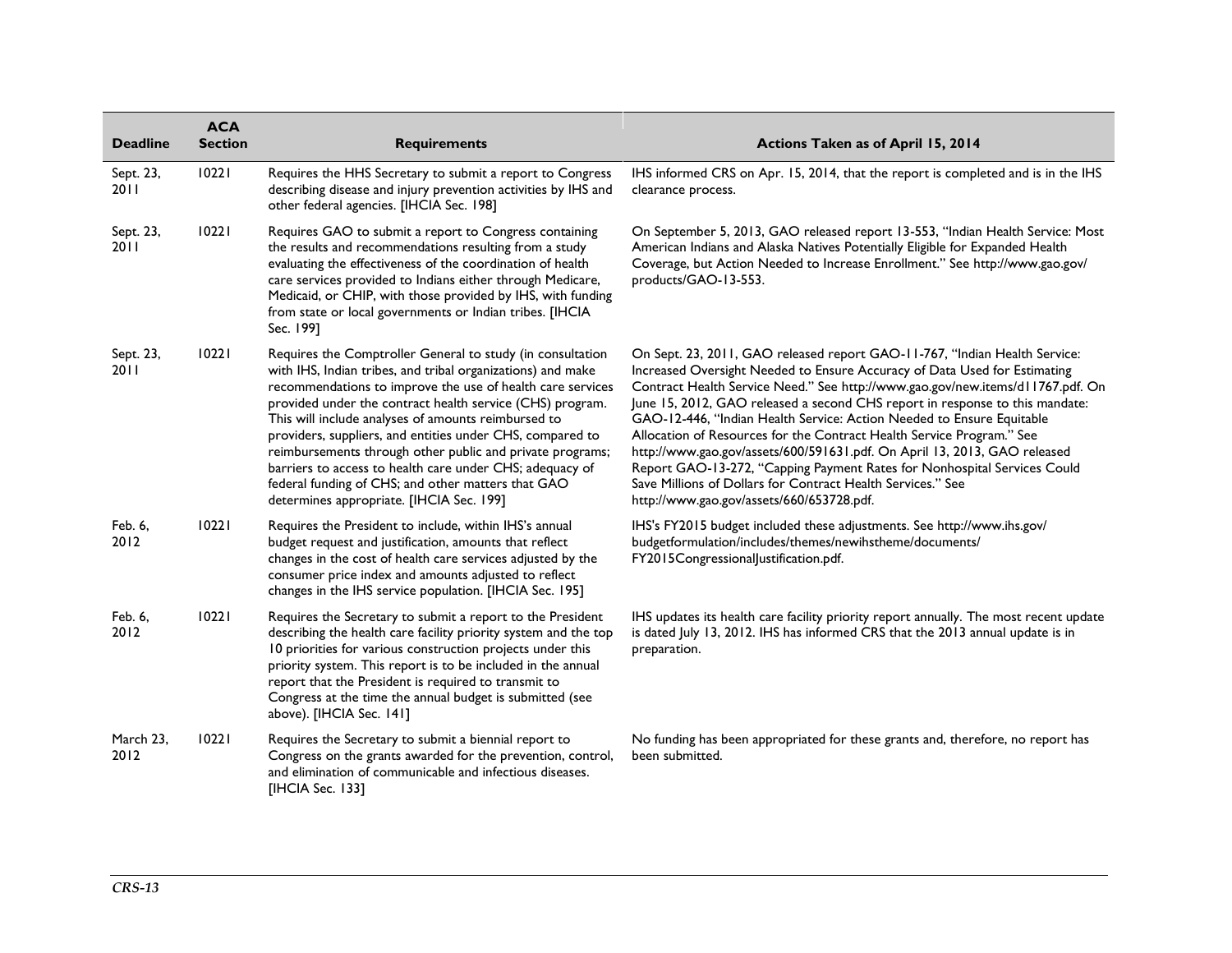| <b>Deadline</b>   | <b>ACA</b><br><b>Section</b> | <b>Requirements</b>                                                                                                                                                                                                                                                   | Actions Taken as of April 15, 2014                                                                      |
|-------------------|------------------------------|-----------------------------------------------------------------------------------------------------------------------------------------------------------------------------------------------------------------------------------------------------------------------|---------------------------------------------------------------------------------------------------------|
| March 23,<br>2012 | 10221                        | Requires the Secretary, through IHS, to submit a report to<br>Congress describing the activities carried out by the Office<br>of Indian Men's Health and findings related to Indian Men's<br>Health. [IHCIA Sec. 136]                                                 | IHS informed CRS on Apr. 15, 2014, that the report is completed and is in the IHS<br>clearance process. |
| March 23,<br>2012 | 10221                        | Requires the Director of the IHS office of HIV/AIDS<br>Prevention and Treatment to submit a report to Congress<br>describing the office's activities and findings related to<br>HIV/AIDS prevention and treatment activities specific to<br>Indians. [IHCIA Sec. 201] | IHS informed CRS on Apr. 15, 2014, that the report is completed and is in the IHS<br>clearance process. |

Source: Prepared by the Congressional Research Service based on (i) the text of the Patient Protection and Affordable Care Act (ACA, P.L. 111-148), as amended; and (ii) publicly available information from official federal sources.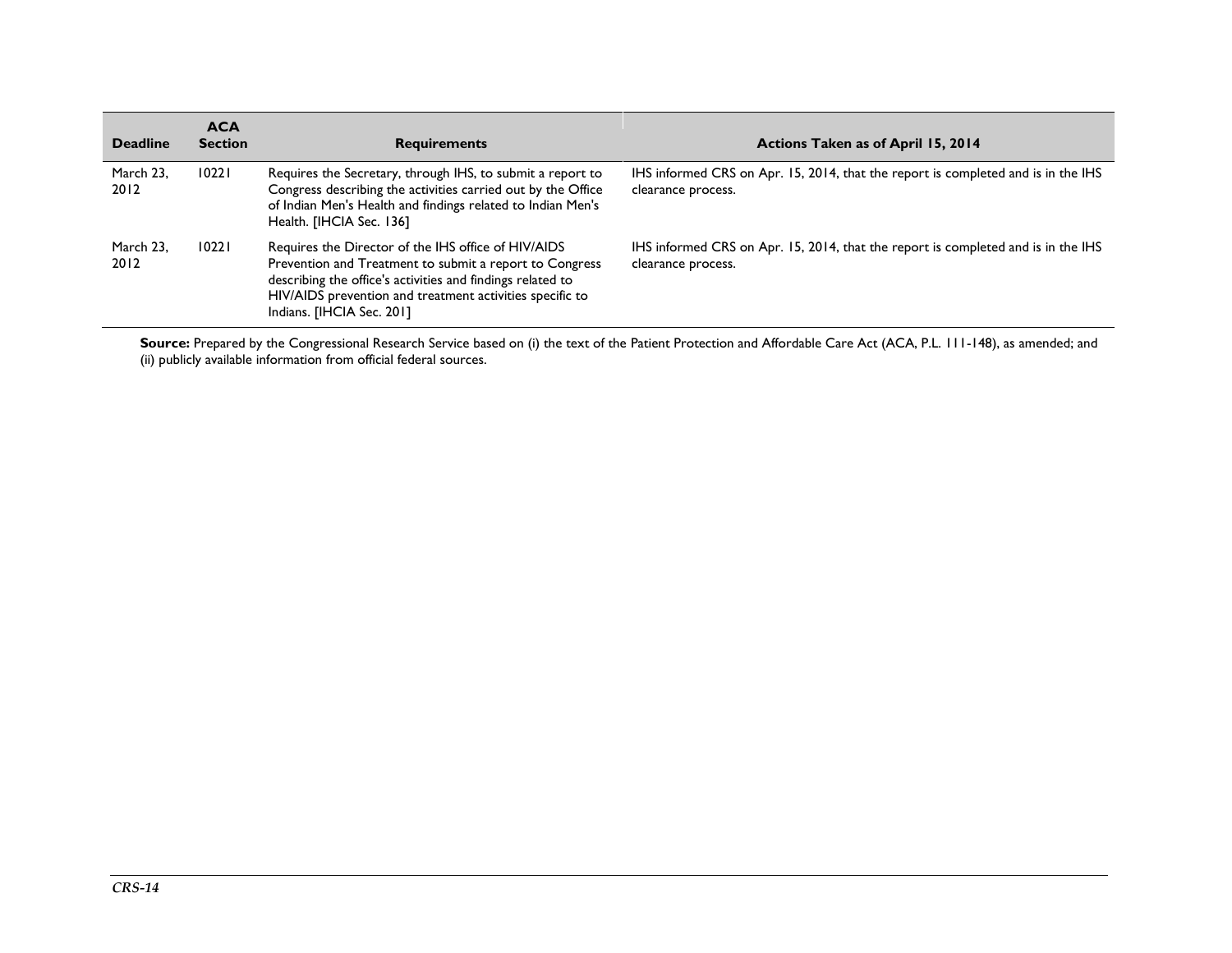## **Table 3. Selected ACA Deadlines in the Third Year After Enactment (March 24, 2012 – March 23, 2013)**

| <b>Deadline</b>                                                | <b>ACA</b><br><b>Section</b> | <b>Requirements</b>                                                                                                                                                  | Actions Taken as of April 15, 2014                                                                                                                                                                                                                                                     |  |  |  |
|----------------------------------------------------------------|------------------------------|----------------------------------------------------------------------------------------------------------------------------------------------------------------------|----------------------------------------------------------------------------------------------------------------------------------------------------------------------------------------------------------------------------------------------------------------------------------------|--|--|--|
| Title I: Private Health Insurance                              |                              |                                                                                                                                                                      |                                                                                                                                                                                                                                                                                        |  |  |  |
| July 1, 2012                                                   | 1104(b)                      | Requires the HHS Secretary to adopt operating rules for<br>electronic funds transfers and health claims<br>payment/remittance transactions.                          | On August 7, 2012, HHS issued an interim final rule, "Administrative Simplification:<br>Adoption of Operating Rules for Health Care Electronic Funds Transfers (EFT) and<br>Remittance Advice Transactions." The rule was published on August 10, 2012 (77<br>Federal Register 48008). |  |  |  |
| Oct. 1, 2012                                                   | 1104(c)                      | Effective date for a new standard unique health plan<br>identifier, which the HHS Secretary is required to adopt.                                                    | On August 24, 2012, HHS issued a final rule, "Administrative Simplification:<br>Adoption of a Standard for a Unique Health Plan Identifier," which became effective<br>on November 5, 2012. The rule was published on September 5, 2012 (77 Federal<br>Register 54664).                |  |  |  |
| Jan. 1, 2013                                                   | 1104(c)                      | Effective date for the operating rules for the following<br>electronic transactions: eligibility for a health plan, and<br>health care claim status.                 | The operating rules for health plan eligibility and health care claim status were<br>published on July 8, 2011 (see Table 2). The compliance deadline for the operating<br>rules was January 1, 2013.                                                                                  |  |  |  |
| Jan. 1, 2013                                                   | 1411(i)                      | Requires the HHS Secretary to report to Congress the<br>results of a study on the procedures necessary to protect<br>certain employer and employee rights under ACA. | No public information located.                                                                                                                                                                                                                                                         |  |  |  |
| Title II: Medicaid, Children's Health Insurance Program (CHIP) |                              |                                                                                                                                                                      |                                                                                                                                                                                                                                                                                        |  |  |  |
| Jan. 1, 2013                                                   | 2701                         | Requires the HHS Secretary, in consultation with the states,<br>to develop a standardized format for reporting adult health<br>quality measures.                     | CMS has provided states with technical specifications and a resource manual with<br>which to collect the Medicaid Adult Core Set measures. See<br>http://www.medicaid.gov/Medicaid-CHIP-Program-Information/By-Topics/Quality-<br>of-Care/Adult-Health-Care-Quality-Measures.html.     |  |  |  |
| Title III: Medicare, Health Care Quality                       |                              |                                                                                                                                                                      |                                                                                                                                                                                                                                                                                        |  |  |  |
| Oct. 1, 2012                                                   | 3004                         | Requires the HHS Secretary to publish quality measures for<br>long-term care hospitals, inpatient rehabilitation hospitals,<br>and hospice programs.                 | On Aug. 18, 2011, CMS published three finalized quality measures for use in the<br>Long-Term Care Hospital Quality Reporting Program (76 Federal Register 51745-<br>51750).                                                                                                            |  |  |  |
|                                                                |                              |                                                                                                                                                                      | On Aug. 5, 2011, CMS published two finalized quality measures for use in the<br>Inpatient Rehabilitation Hospital Quality Reporting Program in the FY2012 Inpatient<br>Rehabilitation Facility (IRF) PPS final rule (76 Federal Register 47874).                                       |  |  |  |
|                                                                |                              |                                                                                                                                                                      | On Aug. 4, 2011, CMS published two finalized quality measures for use in the<br>Hospice Quality Reporting Program in FY2014 (76 Federal Register 47302, 47320).                                                                                                                        |  |  |  |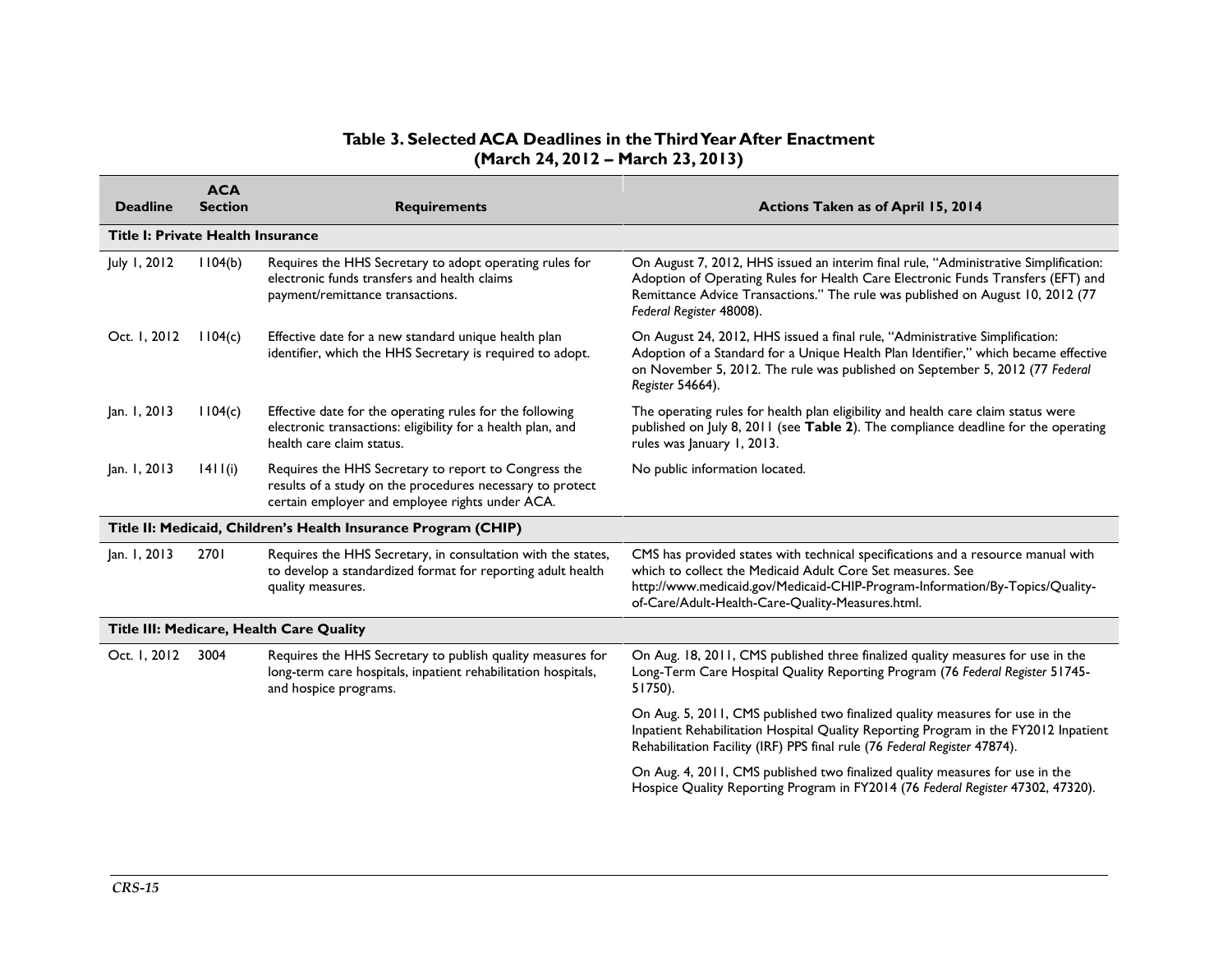| <b>Deadline</b>                                                   | <b>ACA</b><br><b>Section</b> | <b>Requirements</b>                                                                                                                                                                                                                                                                                | Actions Taken as of April 15, 2014                                                                                                                                                                                                                                                                                                                                                                                                                                                      |  |  |
|-------------------------------------------------------------------|------------------------------|----------------------------------------------------------------------------------------------------------------------------------------------------------------------------------------------------------------------------------------------------------------------------------------------------|-----------------------------------------------------------------------------------------------------------------------------------------------------------------------------------------------------------------------------------------------------------------------------------------------------------------------------------------------------------------------------------------------------------------------------------------------------------------------------------------|--|--|
| Oct. 1, 2012                                                      | 3005                         | Requires the HHS Secretary to publish quality measures for<br>cancer hospitals.                                                                                                                                                                                                                    | On Aug. 31, 2012, CMS published five finalized quality measures for use in the PPS-<br>Exempt Cancer Hospital Quality Reporting Program beginning with FY2014 (77<br>Federal Register 53561).                                                                                                                                                                                                                                                                                           |  |  |
| Oct. 1, 2012                                                      | 10322                        | Requires the HHS Secretary to publish quality measures for<br>psychiatric hospitals.                                                                                                                                                                                                               | On Aug. 31, 2012, CMS published six finalized quality measures for use in the<br>Inpatient Psychiatric Facility Quality Reporting Program beginning with FY2014 (77<br>Federal Register 53652).                                                                                                                                                                                                                                                                                         |  |  |
| Jan. 1, 2013                                                      | 10331                        | Requires the HHS Secretary to implement a plan for making<br>comparable information on physician performance available<br>through the Physician Compare website.                                                                                                                                   | The CMS Physician Compare website has been established. See<br>http://www.medicare.gov/physiciancompare/search.html. Currently, Physician<br>Compare includes information about provider participation in certain CMS quality<br>programs (e.g., Physician Quality Reporting System). In 2014 it will include quality of<br>care ratings for group practices only.                                                                                                                      |  |  |
| Mar. 23,<br>2013                                                  | 3013(a)                      | Requires the HHS Secretary to develop at least 10 outcome<br>measures for primary and preventive care.                                                                                                                                                                                             | CMS informed CRS in October 2013 that the 10 outcome measures for primary<br>and preventive care are under development.                                                                                                                                                                                                                                                                                                                                                                 |  |  |
| Title IV: Prevention and Public Health, Health Disparities        |                              |                                                                                                                                                                                                                                                                                                    |                                                                                                                                                                                                                                                                                                                                                                                                                                                                                         |  |  |
| Mar. 23,<br>2013                                                  | 1201                         | Requires the HHS Secretary to submit a report to Congress<br>regarding the impact and effectiveness of wellness programs<br>and incentives.                                                                                                                                                        | HHS and the Department of Labor contracted with RAND, which published<br>Workplace Wellness Programs Study, Final Report, May 30, 2013, http://www.rand.org/<br>pubs/research reports/RR254.html.                                                                                                                                                                                                                                                                                       |  |  |
| Title VI: Transparency and Program Integrity                      |                              |                                                                                                                                                                                                                                                                                                    |                                                                                                                                                                                                                                                                                                                                                                                                                                                                                         |  |  |
| May 1, 2012                                                       | 6001                         | Requires the HHS Secretary to begin conducting audits of<br>physician-owned hospitals to determine compliance with<br>Stark Law requirements.                                                                                                                                                      | No public information located. [Note: ACA Sec. 6001 amends certain exceptions<br>to the Stark law to impose additional limitations on physician ownership or<br>investment in hospitals, including restrictions on facility expansion. CMS extended<br>the deadline for physician-owned hospitals to report ownership and investment<br>information, pursuant to Sec. 6001, to Mar. 1, 2014; see http://www.cms.gov/<br>Medicare/Fraud-and-Abuse/PhysicianSelfReferral/Spotlight.html.] |  |  |
| Mar. 28,<br>2012                                                  | 6402(j)                      | Requires the HHS Secretary to submit a report to Congress<br>on the effectiveness of the Medicare Integrity Program (MIP)<br>funds.                                                                                                                                                                | No public information located.                                                                                                                                                                                                                                                                                                                                                                                                                                                          |  |  |
| Titles VII, VIII & X: 340B Drug Pricing, CLASS Act, Indian Health |                              |                                                                                                                                                                                                                                                                                                    |                                                                                                                                                                                                                                                                                                                                                                                                                                                                                         |  |  |
| Feb. 5,<br>2013a                                                  | 10221                        | Requires the President to include, within IHS's annual<br>budget request and justification, amounts that reflect<br>changes in the cost of health care services adjusted by the<br>consumer price index and amounts adjusted to reflect<br>changes in the IHS service population. [IHCIA Sec. 195] | IHS's FY2015 budget included these adjustments. See http://www.ihs.gov/<br>budgetformulation/includes/themes/newihstheme/documents/<br>FY2015CongressionalJustification.pdf.                                                                                                                                                                                                                                                                                                            |  |  |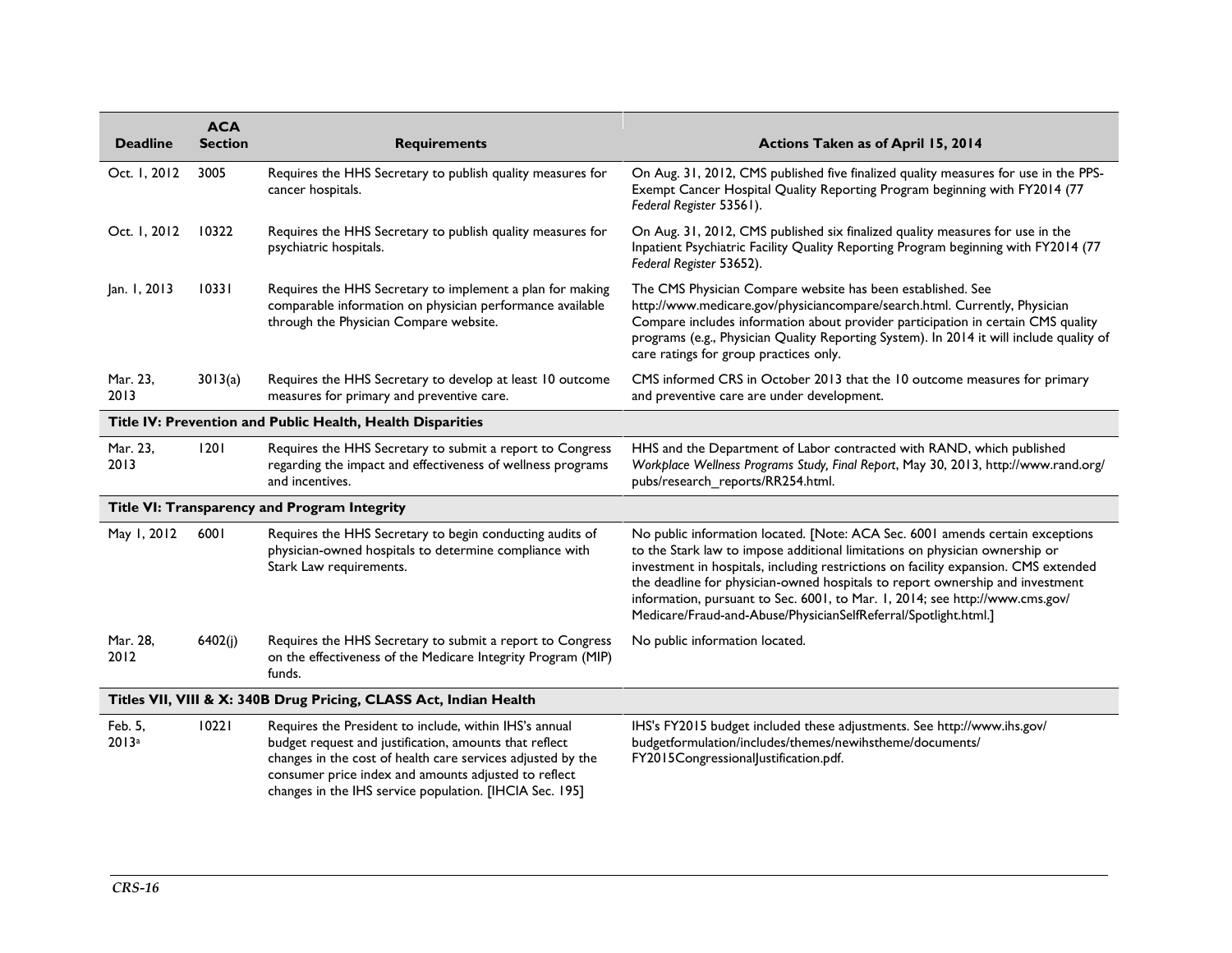| <b>Deadline</b>   | <b>ACA</b><br><b>Section</b> | <b>Requirements</b>                                                                                                                                                                                                                                                                                                                                                                                         | <b>Actions Taken as of April 15, 2014</b>                                                                                                                                           |
|-------------------|------------------------------|-------------------------------------------------------------------------------------------------------------------------------------------------------------------------------------------------------------------------------------------------------------------------------------------------------------------------------------------------------------------------------------------------------------|-------------------------------------------------------------------------------------------------------------------------------------------------------------------------------------|
| Feb. 5,<br>2013a  | 10221                        | Requires the Secretary to submit a report to the President<br>describing the health care facility priority system and the top<br>10 priorities for various construction projects under this<br>priority system. This report is to be included in the annual<br>report that the President is required to transmit to<br>Congress at the time the annual budget is submitted (see<br>above). [IHCIA Sec. 141] | IHS updates its health care facility priority report annually. The most recent update<br>is dated July 13, 2012. IHS informed CRS that the 2013 annual update is in<br>preparation. |
| March 23.<br>2013 | 10221                        | Requires the HHS Secretary to submit a report to Congress<br>on the current health status and resource deficiencies of<br>each tribe or service unit. [IHCIA Sec. 121]                                                                                                                                                                                                                                      | IHS informed CRS on Apr. 15, 2014, that the report is in progress.                                                                                                                  |
| March 23.<br>2013 | 10221                        | Requires the HHS Secretary to submit a report to Congress<br>considering the feasibility of considering the Navajo Nation <sup>b</sup><br>as a state for Medicaid purposes. [IHCIA Sec. 155]                                                                                                                                                                                                                | CMS has informed CRS that the report is completed and is in the clearance<br>process.                                                                                               |

Source: Prepared by the Congressional Research Service based on (i) the text of the Patient Protection and Affordable Care Act (ACA, P.L. 111-148), as amended; and (ii) publicly available information from official federal sources.

<span id="page-16-0"></span>a. This is the date that the President's FY2014 budget was due. The FY2014 budget was actually released on April 10, 2013.

<span id="page-16-1"></span>b. Navajo Nation resides on the Navajo reservation that is located in parts of Arizona, Utah, and New Mexico.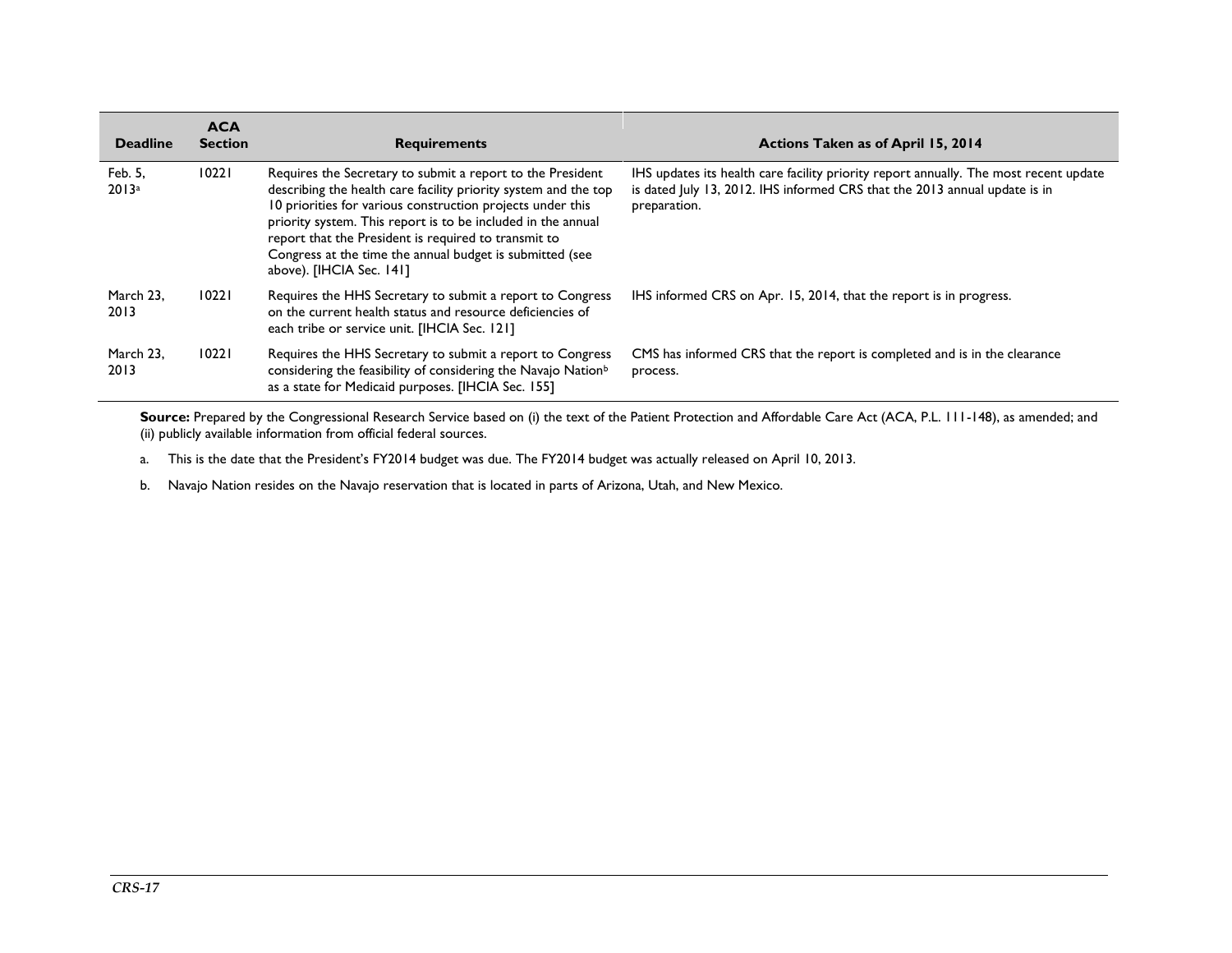# <span id="page-17-0"></span>**Appendix. Methodology for Determining Statutory Deadlines and their Legal Enforceability**

The following material is reproduced from the CRS Congressional Distribution Memorandum, "Deadlines for the HHS Secretary and Other Federal Entities in the Patient Protection and Affordable Care Act (ACA; P.L. 111-148), March 23, 2010 – March 23, 2011: Implementation Actions Taken as of April 1, 2011," by C. Stephen Redhead and Todd B. Tatelman, dated April 5, 2011.

# **Categorical Exclusions**

Given the complexity of the ACA and the variety of legislative drafting techniques used, CRS was required to make a number of decisions as to whether a specific provision qualified for inclusion in the tables. To make those determinations, CRS relied on a close reading of the statutory text, acceptable principles of statutory interpretation (commonly referred to as "canons"), and subject matter expertise regarding typical implementing agency practice in the issue areas covered by the ACA. As a result of our review of the ACA, several categories of provisions, described below, were excluded from the tables.

## **Effective Dates**

 $\overline{a}$ 

Perhaps the largest category of exclusions were provisions that merely had an "effective date" attached to them, as opposed to a specific deadline for official federal government action. For example, ACA Sec. 1001, which adds new sections to the Public Health Service Act (PHSA), requires the HHS Secretary to define several terms related to private health insurance coverage. Pursuant to ACA Sec. 1004, these definitions took effect on September 23, 2010. However, because the ACA did not provide a specific date for the Secretary's actions, merely an effective date, the provisions were not included in the tables.

In contrast, it should be noted that there are a few provisions in the ACA where an effective date operates as a deadline. For instance, in ACA Sec. 10501(i), the Administrator of the Centers for Medicare & Medicaid Services (CMS) is directed to develop and implement a new prospective payment system for federally qualified health centers. The ACA establishes January 1, 2011, as the effective date of the provision. Given that the only lawful way in which the effective date can be met is if CMS takes the necessary actions to authorize payments to qualified centers the effective date functions as a deadline. Thus, this type of provision was included in the tables. However, several other ACA provisions that require CMS to modify *existing* Medicare payment systems, either permanently or on a temporary basis, were not included in the tables. These types of provisions are being implemented as part of CMS's annual rulemaking updates for the applicable Medicare payment systems.<sup>6</sup>

## **Medicaid and Medicare Benefit Expansions**

The ACA includes a number of provisions that require coverage of new Medicare benefits, effective for services provided on or after a specified date. None of these provisions are included in the tables. While

<sup>&</sup>lt;sup>6</sup> For example, ACA Sec. 3002, which extends the Physician Quality Reporting Initiative incentive payments and introduces a new bonus for professionals who meet a continuous assessment requirement, is addressed in the final rule updating the Physician Fee Schedule for 2011. The final rule was published in the November 29, 2010 *Federal Register*. See http://edocket.access.gpo.gov/2010/pdf/2010-27969.pdf.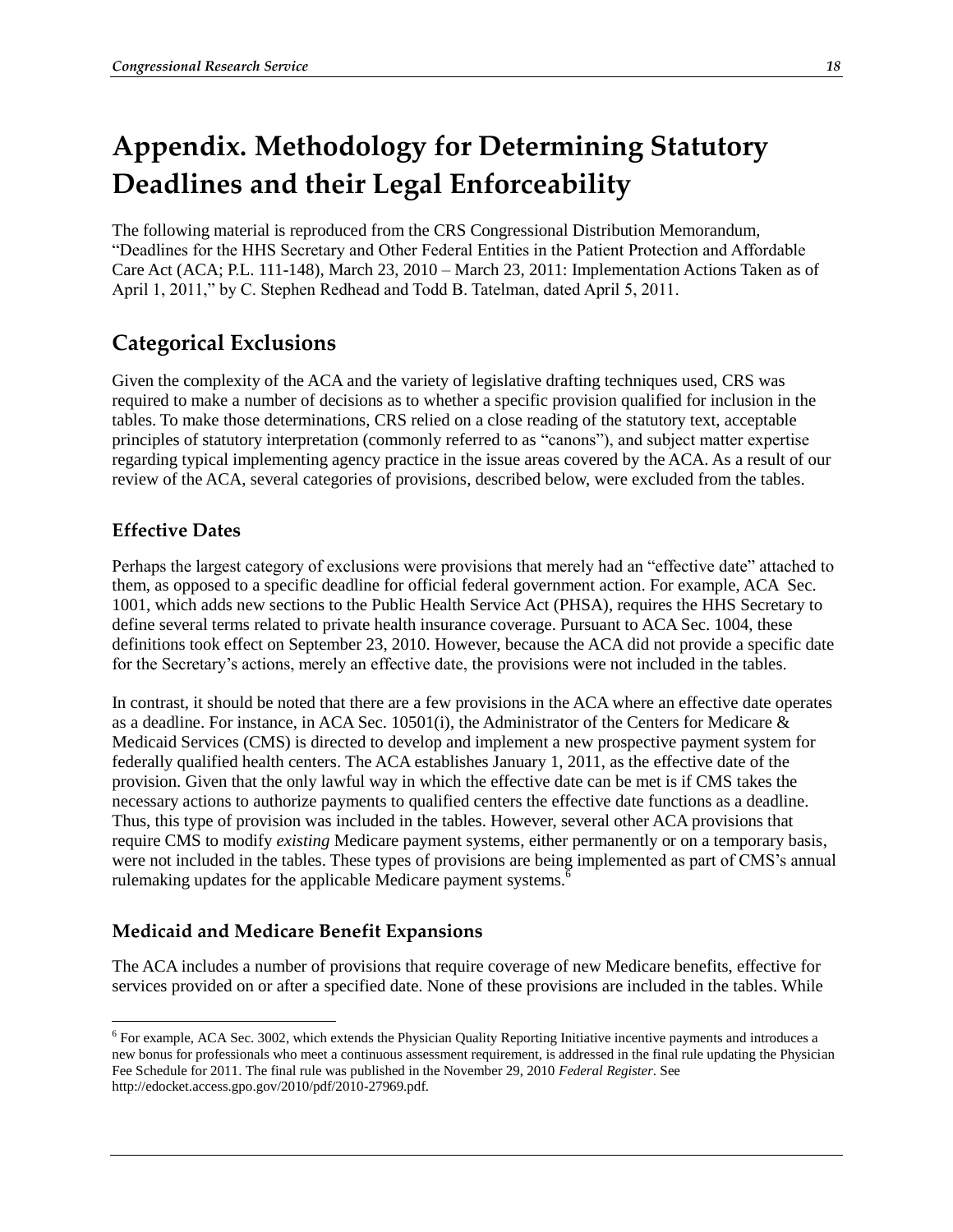the effective date appears to operate as a deadline, there is no explicit requirement for a specific action to be taken. As with the Medicare payment changes, CMS seems to have opted to implement the required benefit expansions in its annual rulemaking updates for applicable Medicare payment systems.<sup>7</sup> The ACA also includes two provisions that mandate new Medicaid benefits (i.e., Secs. 2301 and 4107), both of which have an effective date. Again, while the effective date appears to operate as a deadline, there is no explicit requirement for a specific action to be taken. Moreover, meeting the deadline depends on actions to be taken by the states. For these reasons, the two provisions were not included in the tables.

## **Discretionary Appropriations**

Another category of provisions that has been excluded from the tables are those that contain deadlines that are contingent on future appropriated funds. In other words, even if the ACA authorized the funding, without an actual appropriation, it is unlikely that the deadline will be binding. Because Congress is not legally required to appropriate funds, even for authorized programs, there is nothing that guarantees the entity charged with meeting the deadline will have the necessary funding to do so. ACA Sec. 3503 serves as an example of such a provision. It requires the HHS Secretary to establish a grant program to support medication management services provided by pharmacists. Although the ACA provided an authorization of appropriations for this grant program, there is no actual funding available and, therefore, the provision is contingent on future appropriations by Congress that are discretionary. Thus, inclusion of the provision as a deadline is arguably misleading as Congress must first act to provide the funding, which they are under no legal or political obligation to  $do.<sup>8</sup>$ 

#### **Transfer Payments**

 $\overline{a}$ 

Several provisions in the ACA require the transfer of funds from one federal account to another within a specified fiscal year. For example, ACA Sec. 3014 requires the HHS Secretary to transfer \$20 million from the Medicare Trust Funds to CMS's Program Management Account for each of FY2010 through FY2014 for the development and adoption of Medicare quality and efficiency measures, among other things. As these transfers can legally be executed at any point during the relevant fiscal year, there does not appear to be a definitive deadline for agency action. Thus, these and other similar transfer provisions were excluded from the tables.<sup>9</sup>

#### **Non-Federal Government Actors**

A number of provisions in the ACA that contained deadlines imposed these deadlines on non-federal actors, such as state governments, third-party groups, or private insurance providers. For example, ACA Sec. 1001 prohibits health plans from rescinding coverage except in instances of fraud or misrepresentation. That provision, along with several other ACA provisions that apply to health plans and health insurance issuers, became effective for plan years beginning on or after September 23, 2010. As the

 $^7$  For example, ACA Sec. 4103 requires Medicare Part B to cover personalized prevention plan services, including a comprehensive health risk assessment, effective January 1, 2011. CMS addressed this new benefit in the final rule updating the Physician Fee Schedule for 2011. The final rule was published in the November 29, 2010 *Federal Register*. See http://edocket.access.gpo.gov/2010/pdf/2010-27969.pdf.

<sup>&</sup>lt;sup>8</sup> For a summary of all the programs in ACA that are subject to discretionary appropriations, see CRS Report R41390, *[Discretionary Funding in the Patient Protection and Affordable Care Act \(ACA\)](http://www.crs.gov/pages/Reports.aspx?PRODCODE=R41390)*, coordinated by C. Stephen Redhead.

<sup>9</sup> For a summary of all the Medicare fund transfers in ACA, see CRS Report R41301, *Appropriations and Fund Transfers in the Patient Protection and Affordable Care Act (ACA)*, by C. Stephen Redhead.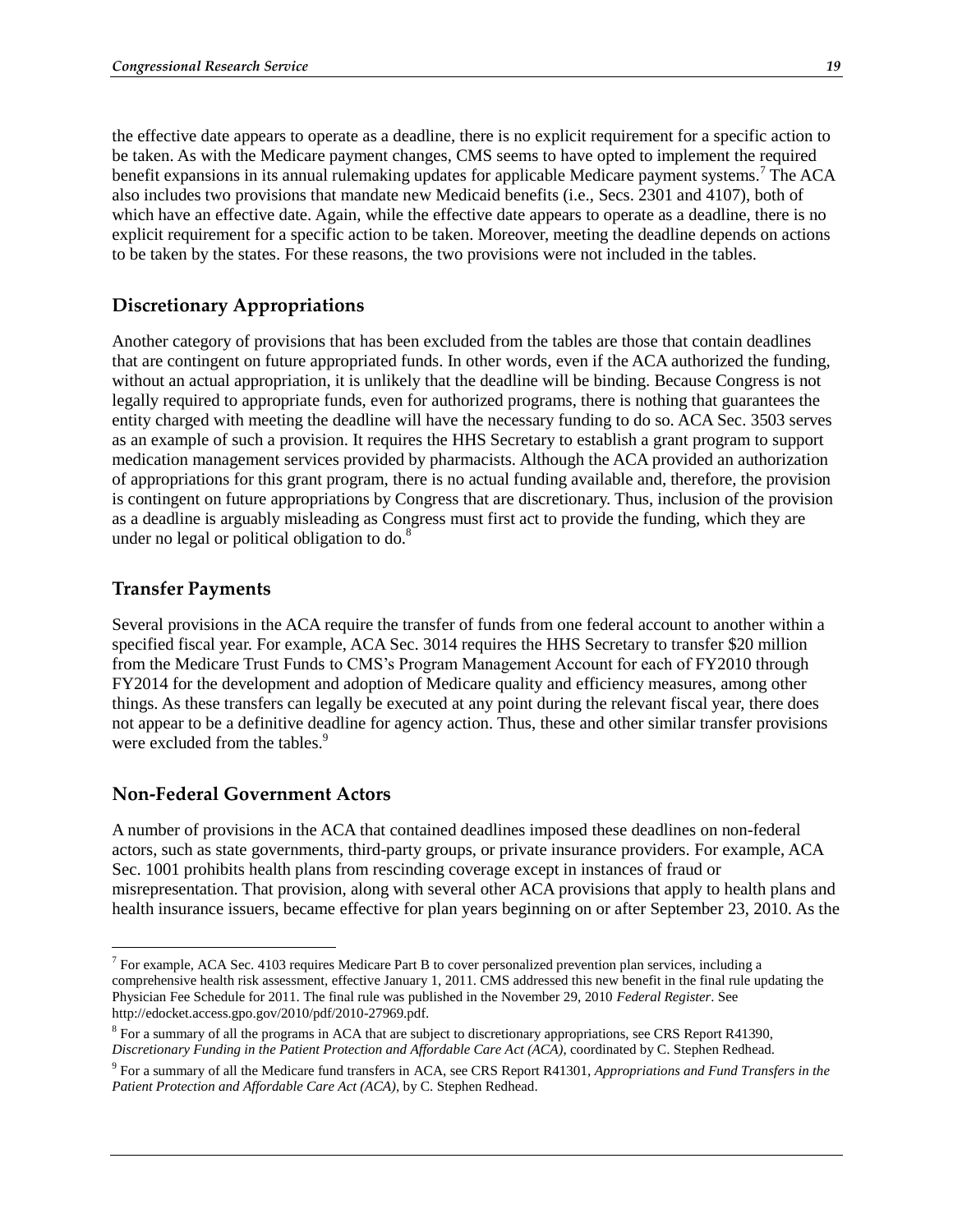provision does not require any action on the part of a federal government agency or official to become effective, it and similar provisions were excluded from the tables. Likewise, ACA provisions that imposed deadlines on state officials, including several Medicaid provisions, were excluded both because of the voluntary nature of the Medicaid program itself, but also because the various states do not have uniform methods and mechanisms for complying with such deadlines. Thus, providing information on compliance would require a survey of each separate jurisdiction.

#### **Other Exclusions**

In addition to the categorical exclusions discussed above, there were several other provisions of the ACA that contained deadlines that are not included in the tables. For instance, ACA Sec. 4306, which appropriated funds for an obesity demonstration program authorized by the Children's Health Insurance Program Reauthorization Act of 2009 (CHIPRA),  $^{10}$  was not included because the February 4, 2011 deadline for awarding a grant is contained in CHIPRA, not the ACA. Another excluded provision, Sec. 4101(a), requires the HHS Secretary to create a grant program for the establishment of school-based health centers. The provision appropriates funding for the program for each of FY2010 through FY2013, with the funds to remain available until expended, but it does not establish a definitive deadline for starting the program. Thus, because the deadline is ambiguous and the agency could use the funds at any time between FY2010 and FY2013 the provision was excluded. Similarly excluded was Sec. 6403, which among other things requires the HHS Secretary to terminate the Healthcare Integrity and Protection Data Bank and transfer the data to the National Practitioner Data Bank. This action must be completed by March 23, 2011, or a date determined by the Secretary through regulation, whichever is later. Because the Secretary retains discretion in setting the effective date, the provision was excluded as having an ambiguous deadline.

Finally, it should be noted that ACA Sec. 5605 was omitted from the tables as well. This provision imposed a deadline directly on congressional leadership, specifically the Speaker and Minority Leader in the House of Representatives and the Majority and Minority Leaders in the Senate, to appoint members of a commission by April 22, 2010. The commission, once constituted, then has statutorily imposed annual reporting deadlines. Finally, the National Academy of Sciences is required to take specific actions based on deadlines met by the commission. The congressional leadership did not meet the deadline for appointing the commission members. As each subsequent deadline is contingent on the appointment of the members of the commission, it appears that they cannot be satisfied as the commission's members have not yet been appointed. The expiration of the 111<sup>th</sup> Congress raises the question of whether the leadership of the  $112<sup>th</sup>$  Congress, which convened on January 5, 2011, is lawfully required to make the commission appointments. It would appear that the answer is no. The principle at issue is that one Congress cannot bind a future Congress.<sup>11</sup> The incoming leadership may, of course, choose to make the appointments, but it would be doing so voluntarily, not out of any legal obligation.

## **Legal Effect of Deadlines**

 $\overline{a}$ 

As a matter of administrative law, the enforceability of statutory deadlines is handled primarily via private civil litigation against the agency for failure to comply with the deadline. Typically, reviewing courts have deferred to the judgment of the agencies with respect to claims that they have unreasonably delayed

<sup>&</sup>lt;sup>10</sup> The Children's Health Insurance Program Reauthorization Act of 2009, P.L. 111-3, 123 Stat. 8 (2009).

<sup>11</sup> See, e.g., *Cooper v. Gen. Dynamics*, 533 F.2d 163, 169 (5th Cir.1976) (holding that one Congress cannot insulate a statute from amendments by future Congresses).